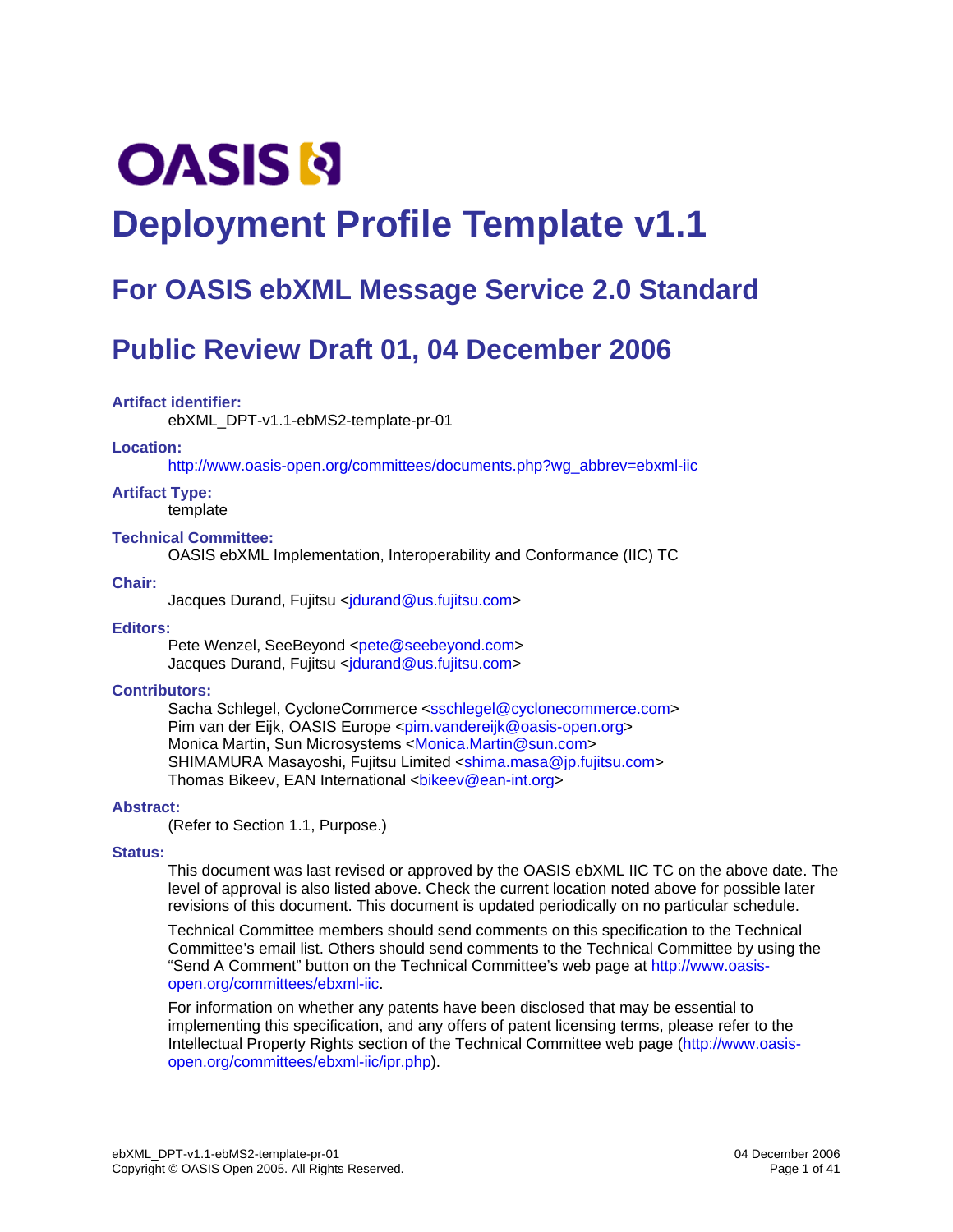# **Notices**

OASIS takes no position regarding the validity or scope of any intellectual property or other rights that might be claimed to pertain to the implementation or use of the technology described in this document or the extent to which any license under such rights might or might not be available; neither does it represent that it has made any effort to identify any such rights. Information on OASIS's procedures with respect to rights in OASIS specifications can be found at the OASIS website. Copies of claims of rights made available for publication and any assurances of licenses to be made available, or the result of an attempt made to obtain a general license or permission for the use of such proprietary rights by implementers or users of this specification, can be obtained from the OASIS Executive Director.

OASIS invites any interested party to bring to its attention any copyrights, patents or patent applications, or other proprietary rights which may cover technology that may be required to implement this specification. Please address the information to the OASIS Executive Director.

Copyright © OASIS Open 2005. All Rights Reserved.

This document and translations of it may be copied and furnished to others, and derivative works that comment on or otherwise explain it or assist in its implementation may be prepared, copied, published and distributed, in whole or in part, without restriction of any kind, provided that the above copyright notice and this paragraph are included on all such copies and derivative works. However, this document itself may not be modified in any way, such as by removing the copyright notice or references to OASIS, except as needed for the purpose of developing OASIS specifications, in which case the procedures for copyrights defined in the OASIS Intellectual Property Rights document must be followed, or as required to translate it into languages other than English.

The limited permissions granted above are perpetual and will not be revoked by OASIS or its successors or assigns.

This document and the information contained herein is provided on an "AS IS" basis and OASIS DISCLAIMS ALL WARRANTIES, EXPRESS OR IMPLIED, INCLUDING BUT NOT LIMITED TO ANY WARRANTY THAT THE USE OF THE INFORMATION HEREIN WILL NOT INFRINGE ANY RIGHTS OR ANY IMPLIED WARRANTIES OF MERCHANTABILITY OR FITNESS FOR A PARTICULAR PURPOSE.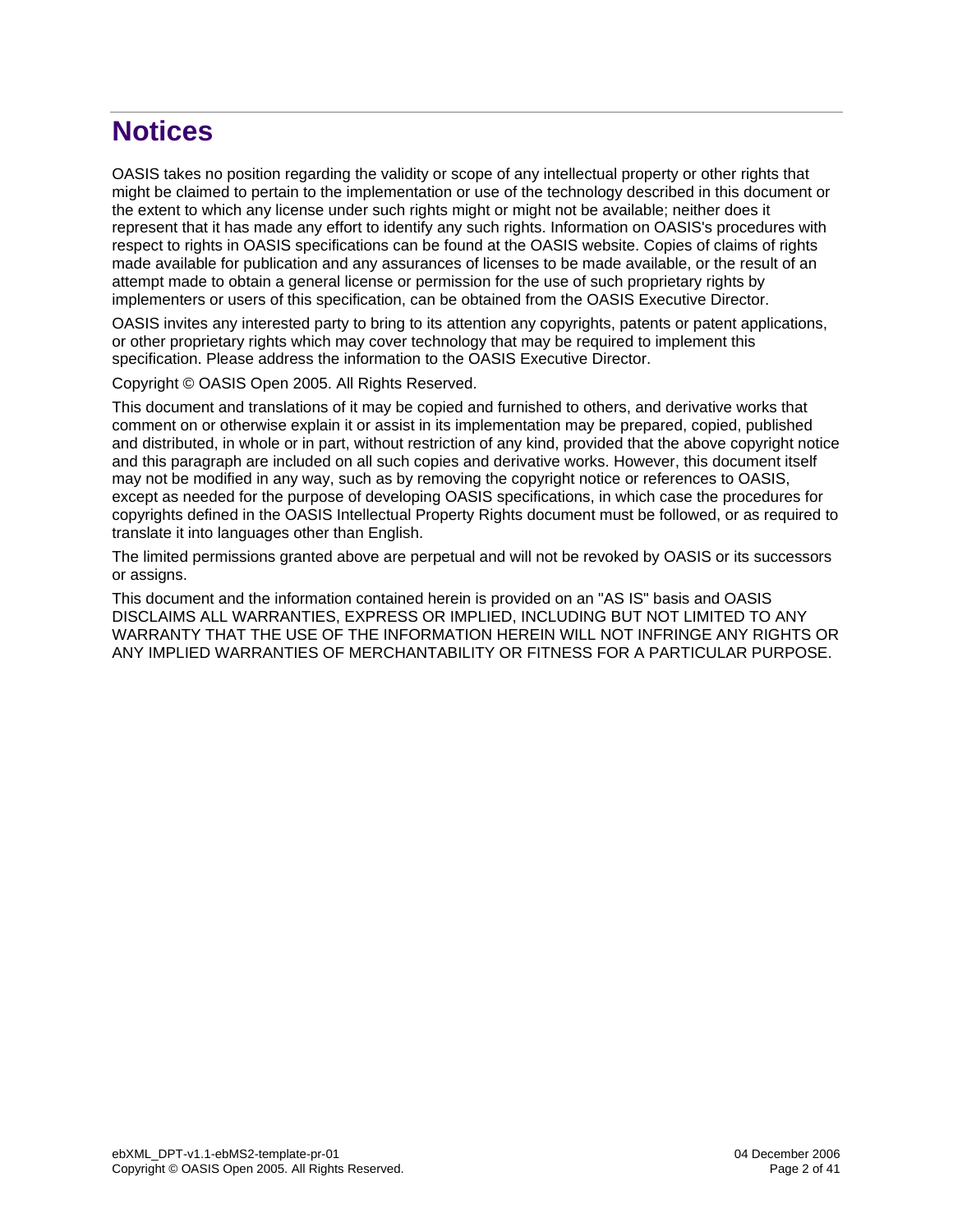# **Table of Contents**

| 1 |  |
|---|--|
|   |  |
|   |  |
|   |  |
| 2 |  |
|   |  |
|   |  |
|   |  |
|   |  |
| 3 |  |
|   |  |
|   |  |
|   |  |
|   |  |
|   |  |
|   |  |
|   |  |
|   |  |
|   |  |
|   |  |
|   |  |
|   |  |
|   |  |
|   |  |
|   |  |
|   |  |
|   |  |
|   |  |
|   |  |
|   |  |
|   |  |
|   |  |
|   |  |
|   |  |
|   |  |
|   |  |
|   |  |
|   |  |
|   |  |
|   |  |
|   |  |
|   |  |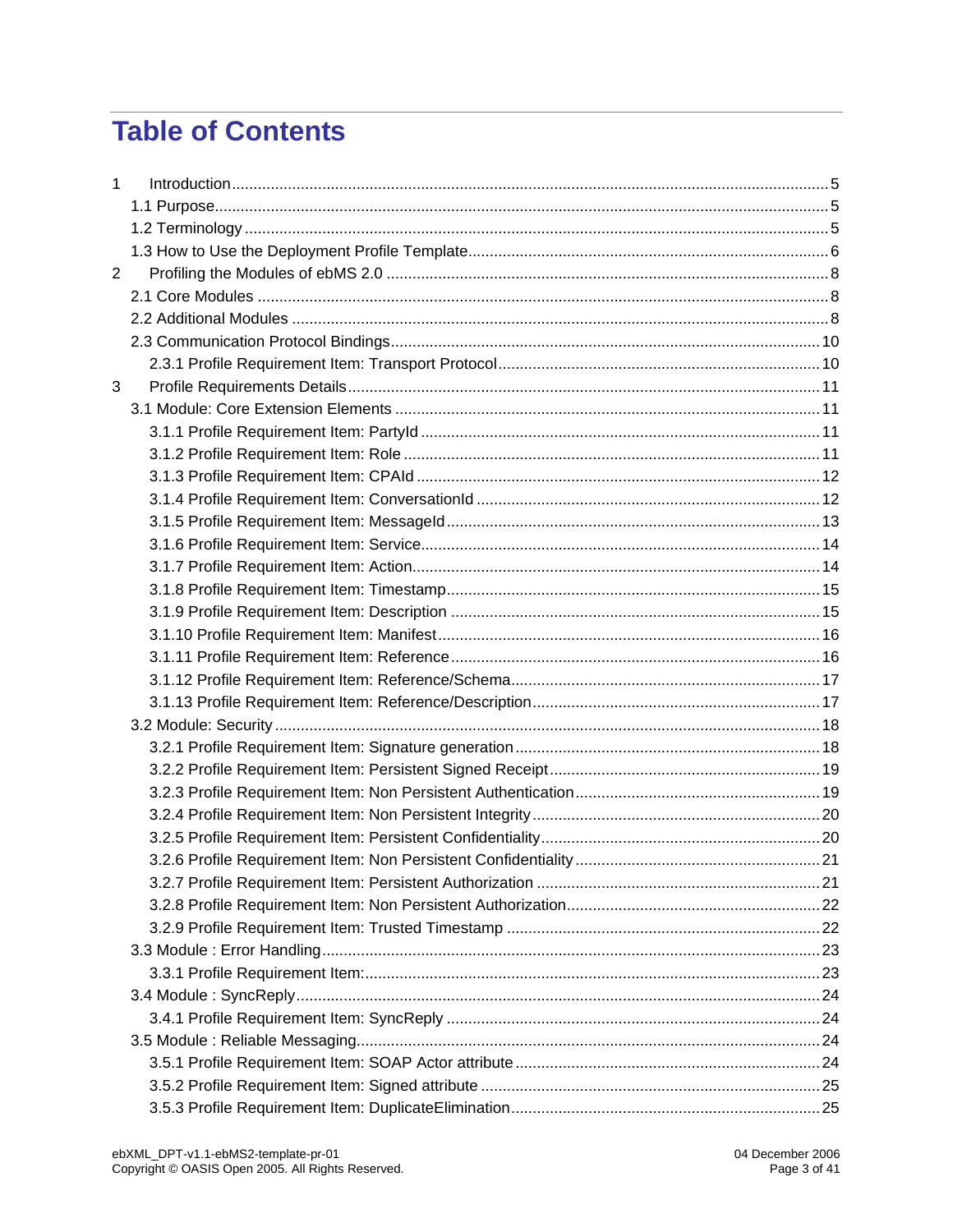| 4 |  |
|---|--|
|   |  |
|   |  |
|   |  |
|   |  |
|   |  |
|   |  |
|   |  |
| 5 |  |
|   |  |
|   |  |
|   |  |
|   |  |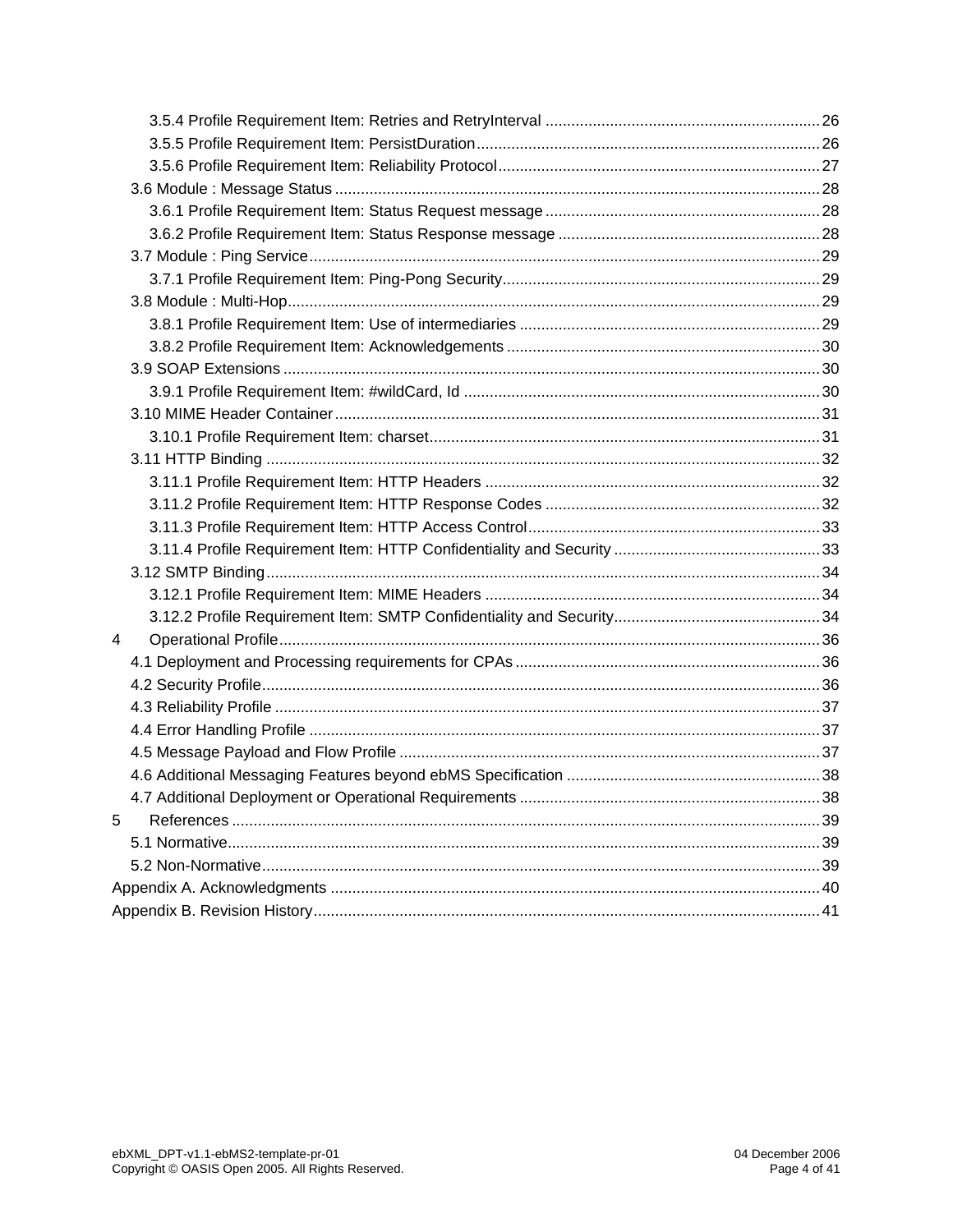# **1 Introduction**

#### **1.1 Purpose**

The ebXML Message Service Specification 2.0 **[ebMS]** contains several configurable features and options. Any use of ebMS requires a certain amount of standardization within a trading community. Due to the degree of optionality allowed by the specification, these communities will want to document exactly which parts of it must be deployed and how, in order to foster interoperability on multiple levels between participants. Also, a community may want to further profile the content and format of some message elements, to match their business practices.

Such information may be collected and published as a Deployment Guide for a community. It also represents an agreed-upon convention for the use of the ebXML message handler within the community, the capabilities that are expected from an implementation, and the deployment details. This is not to be confused with the notion of Collaboration Protocol Agreement **[ebCPPA]** (CPA), which focuses on the runtime collaboration mode between partners, for a particular business process. Some elements of the Deployment Template will, however, map to a community's specific requirements of applicable CPA elements.

This Deployment Profile Template for ebMS 2.0 is intended to be filled or instantiated by one or more user communities. Once instantiated and optionally extended with material that is specific to this community, it becomes a Deployment Profile, or Guide. It is the intention of the OASIS ebXML IIC Technical Committee to collect and archive examples of Deployment Profiles created from this Template, as an aid to user communities whose standardization efforts involve the ebXML Message Service.

By publishing Deployment Profiles for different communities using the same Template format, it will be easier for a user community to consult the configuration setups, as well as conventions used by other user communities with which they may want to interoperate. This will help them to assess whether these two communities will be able to interoperate, or under what conditions.

This Deployment Profile Template specification is intended to replace the previous Deployment Guide Template document **[ebDPT],** which should be seen as a previous version of such a deployment template for ebMS.

#### **1.2 Terminology**

The key words must, must not, required, shall, shall not, should, should not, recommended, may, and optional in this document are to be interpreted as described in **Error! Reference source not found.**.

**Source Specification**: The specification or standard that is being profiled.

**Deployment Profile Template:** Document that lists the options in the source specification that may be selected by a user community, that identifies content elements (e.g. message headers, XML values) the format and/or value of which may be further standardized by a community, and that also identifies typical operating conditions under which the source specification may be used, and selected by a user community.

**User Community**: A group of users, e.g. within a supply-chain industry, the members of which decide to make a similar usage of the source specification in order to be able to interoperate.

**Deployment Profile (or Deplyment Guide):** Document that is an instance of the Deployment Profile Template. It defines which options should / should not be used by this community, which format or value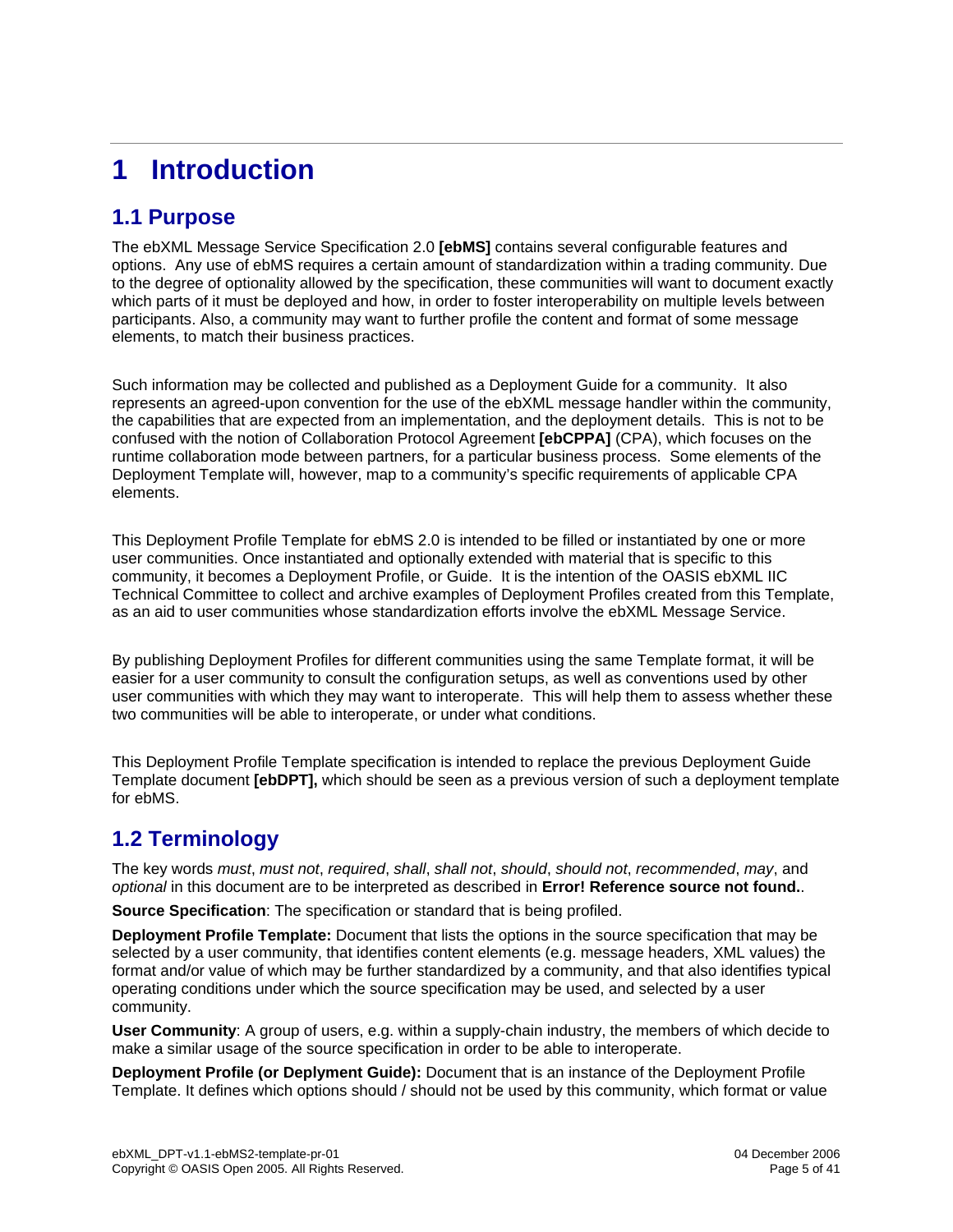some content elements should comply with, and under which operating conditions the standard must be used by this community.

#### **1.3 How to Use the Deployment Profile Template**

There are three parts in the Deployment Profile Template that need to be instantiated in order to generate a Deployment Profile:

The section on the source specification modules (see section 2 below)

The section on the profiling requirement details (see section 3 below)

The section on operating conditions associated with the profile (see section 4 below)

Every feature from the source specification that is candidate for profiling is listed in a "profile requirement item" table of the form:

| Specification | <description be="" in<="" is="" item="" of="" pre-filled="" profiled.="" source="" specification="" th="" the="" this="" to=""></description>                                                                                                                                                                                                    |
|---------------|--------------------------------------------------------------------------------------------------------------------------------------------------------------------------------------------------------------------------------------------------------------------------------------------------------------------------------------------------|
| Feature       | the Deployment Profile Template.>                                                                                                                                                                                                                                                                                                                |
| Specification | <ldentifies in="" is="" item="" pre-filled="" source="" specification.="" td="" the="" the<="" this=""></ldentifies>                                                                                                                                                                                                                             |
| Reference     | Deployment Profile Template >                                                                                                                                                                                                                                                                                                                    |
| Profiling     | <how content="" formatting,<br="" is="" item="" narrowing="" option="" profiled:="" selection,="" the="">narrowing structure of XML complex element, content integrity constraint,<br/>This is left for a Deployment Profile to fill in. &gt;</how>                                                                                              |
| Alignment     | <dependency alignment="" binding,="" data,="" e.g.="" either="" other="" other<br="" with="">item in this same specification, items from other ebXML specifications, or items<br/>specified in an external source, e.g. a domain-specific or industry-specific<br/>standard. This is left for a Deployment Profile to fill in. &gt;</dependency> |
| Test          | <references cases,="" or="" related="" requirements="" td="" test="" that="" to="" verify<="" would=""></references>                                                                                                                                                                                                                             |
| References    | this profiling. This is left for a Deployment Profile to fill in. >                                                                                                                                                                                                                                                                              |
| <b>Notes</b>  | <profile-specific a="" comments.="" deployment="" fill="" for="" in.="" is="" left="" profile="" this="" to=""></profile-specific>                                                                                                                                                                                                               |

When no recommendation is made for a profile requirement item of the template, one of the following values MUST be used in the "profiling" and "alignment" fields of the table:

**Not Applicable**: for items that are not relevant to the community.

**No Recommendation**: will indicate that there is no recommendation or requirement for this feature item.

**Pending**: for items that are still under study for a recommendation, and for which some recommendation is likely to be specified in future versions of the Deployment Profile (yet, the user community did not want to wait for these to be specified before publishing a current version of the Profile or Guide).

For items that specify text values, it should also be noted whether or not the values are case-sensitive.

Two classes of users would be expected to collaborate in the instantiation of this Template to produce a Deployment Guide (or Profile):

Business Process Designers would detail the business-process specific requirements of the Message Service.

Technical Architects in user communities or vertical industries would make the technical decisions necessary to implement the business processes most effectively.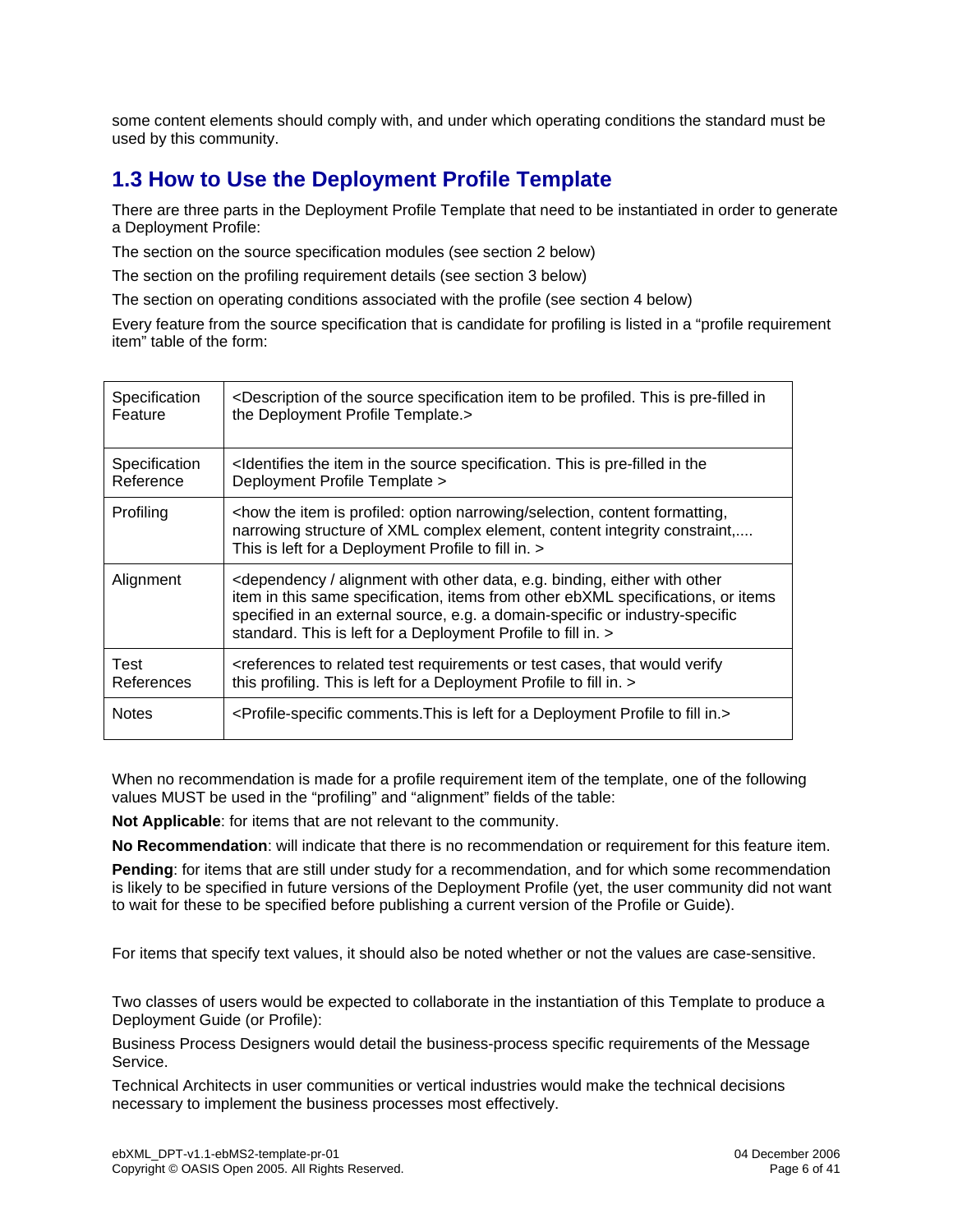Consumers of a Deployment Guide include:

- $\Box$  Business process implementers (IT departments), to deploy a Message Service solution according to the requirements of specific trading communities.
- □ Software solution vendors, to identify all areas in which business process specification bodies require software flexibility, and what specific configurations are necessary to support such standards.

Examples shown in the "Profiling" field of Profile Requirement items are non-normative, having been provided by a User community (here EAN•UCC) based upon that organization's experience using this template, and should be replaced with text appropriate to the Deployment Guide developer's organization.

When populating the Template, it is possible that a deployment requirement can have more than one answer. For example, when a requirement maps to a CPA element, users may want to specify several authorized values, as this community may want to allow more than one choice, to be further described by specific CPAs. In that case, and if CPAs are already defined, it is recommended to annotate each value with the CPA identification it will relate to. By doing so, the resulting Deployment Guide will give an overview of all the possible uses for a particular MSH feature (e.g. Security). This will help to quickly assess the deployment requirements for this particular feature. An alternative would be to provide pointers to existing CPAs, which the Template also allows. However, these CPAs may change in time (updates, additions). It is the role of the Deployment Guide to precisely show what capabilities are expected from a deployed implementation within a community. CPA designers will use it as a reference, so that new CPAs remain within these capabilities.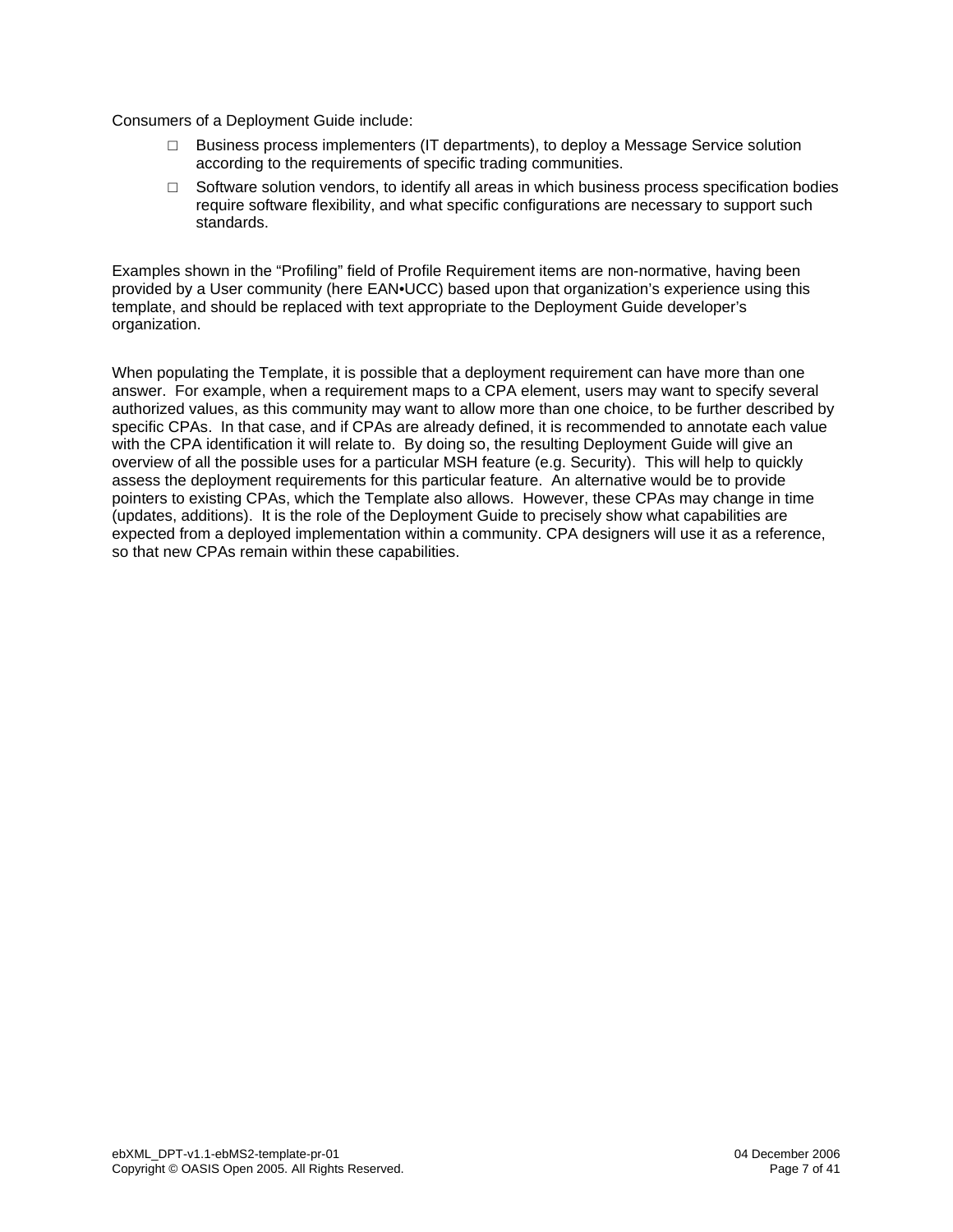# **2 Profiling the Modules of ebMS 2.0**

In this section, users will only specify which modules of the source specification are used in this profile (i.e. modules that business partners need to use or support in order to comply with the profile and communicate with others who do comply). For each used module, users also specify whether the module has been profiled or not. If yes, some profiling details should be given for this module in section 3 or 4.

#### **2.1 Core Modules**

| Module Name<br>and Reference | Core Extension Elements (section 3)                                                                                |
|------------------------------|--------------------------------------------------------------------------------------------------------------------|
| Profiling<br><b>Status</b>   | Usage: <required in="" never="" optional="" profile="" this="" used=""><br/>Profiled: <yes no=""></yes></required> |
| <b>Notes</b>                 |                                                                                                                    |

| Module Name<br>and Reference | Security Module (section 4.1)                                                                                      |
|------------------------------|--------------------------------------------------------------------------------------------------------------------|
| Profiling<br><b>Status</b>   | Usage: <required in="" never="" optional="" profile="" this="" used=""><br/>Profiled: <yes no=""></yes></required> |
| <b>Notes</b>                 |                                                                                                                    |

| Module Name<br>and Reference | SyncReply Module (section 4.3)                                                                                     |
|------------------------------|--------------------------------------------------------------------------------------------------------------------|
| Profiling<br><b>Status</b>   | Usage: <required in="" never="" optional="" profile="" this="" used=""><br/>Profiled: <yes no=""></yes></required> |
| <b>Notes</b>                 |                                                                                                                    |

#### **2.2 Additional Modules**

| l and Reference | Module Name   Reliable Messaging Module (section 6) |
|-----------------|-----------------------------------------------------|
|                 |                                                     |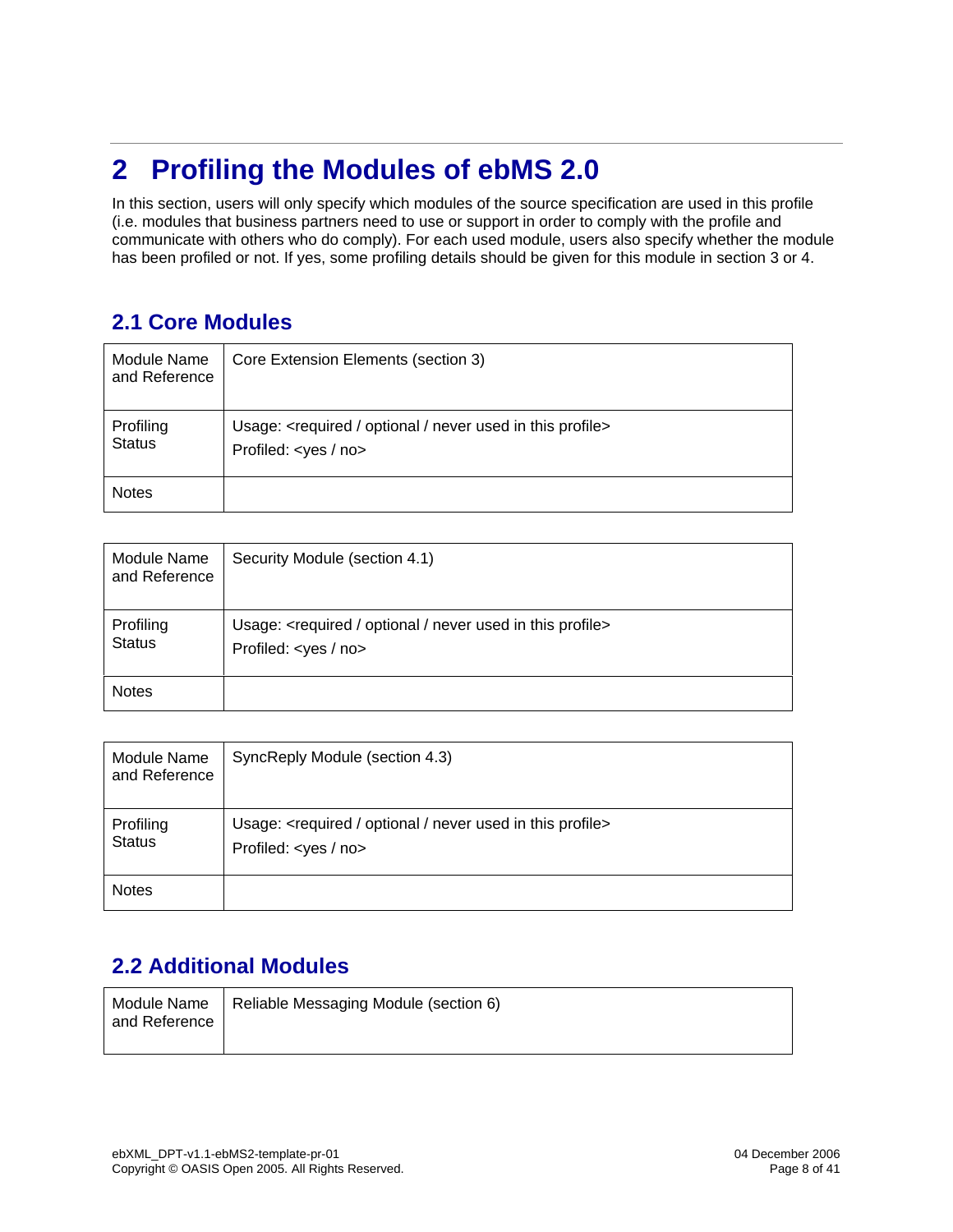| Profiling     | Usage: <required in="" never="" optional="" profile="" this="" used=""></required> |
|---------------|------------------------------------------------------------------------------------|
| <b>Status</b> | Profiled: <yes no=""></yes>                                                        |
| <b>Notes</b>  |                                                                                    |

| <b>Module Name</b><br>and Reference | Message Status Service (section 7)                                                                                 |
|-------------------------------------|--------------------------------------------------------------------------------------------------------------------|
| Profiling<br><b>Status</b>          | Usage: <required in="" never="" optional="" profile="" this="" used=""><br/>Profiled: &lt; yes / no&gt;</required> |
| <b>Notes</b>                        |                                                                                                                    |

| Module Name<br>and Reference | Ping Service (section 8)                                                                                           |
|------------------------------|--------------------------------------------------------------------------------------------------------------------|
| Profiling<br><b>Status</b>   | Usage: <required in="" never="" optional="" profile="" this="" used=""><br/>Profiled: <yes no=""></yes></required> |
| <b>Notes</b>                 |                                                                                                                    |

| Module Name<br>and Reference | Message Order (section 9)                                                                                          |
|------------------------------|--------------------------------------------------------------------------------------------------------------------|
| Profiling<br><b>Status</b>   | Usage: <required in="" never="" optional="" profile="" this="" used=""><br/>Profiled: <yes no=""></yes></required> |
| <b>Notes</b>                 |                                                                                                                    |

| Module Name<br>and Reference | Multi-Hop (section 10)                                                                                             |
|------------------------------|--------------------------------------------------------------------------------------------------------------------|
| Profiling<br><b>Status</b>   | Usage: <required in="" never="" optional="" profile="" this="" used=""><br/>Profiled: <yes no=""></yes></required> |
| <b>Notes</b>                 |                                                                                                                    |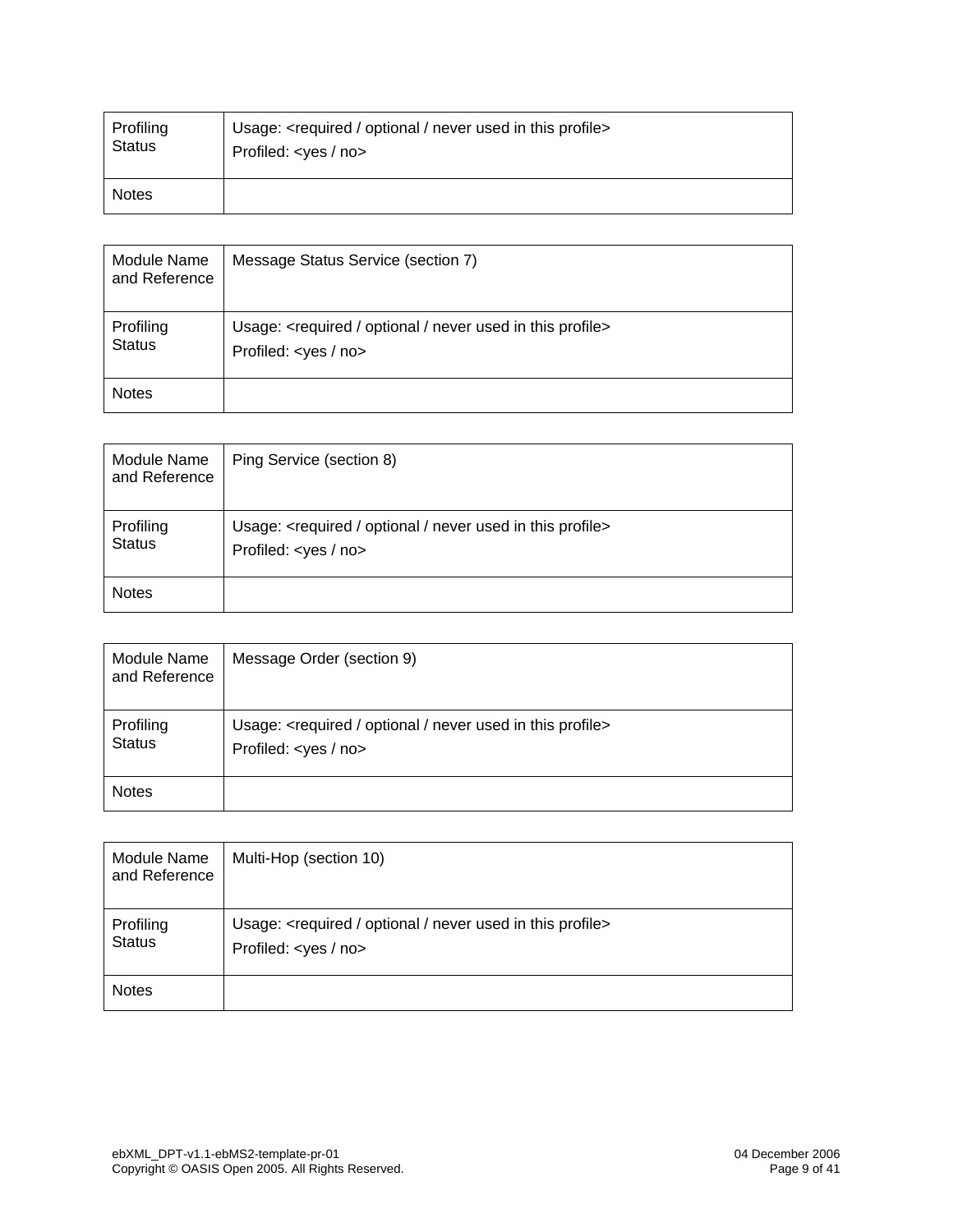### **2.3 Communication Protocol Bindings**

| Specification<br>Feature   | Header elements:                                                                                                             |
|----------------------------|------------------------------------------------------------------------------------------------------------------------------|
| Specification<br>Reference | ebMS 2, Appendix B                                                                                                           |
| Profiling (a)              | Is HTTP a required or allowed transfer protocol? (See section B.2 for specifics<br>of this protocol.)                        |
| Profiling (b)              | Is HTTPS a required or allowed transfer protocol? (See section B.2 for specifics<br>of this protocol.)                       |
| Profiling (c)              | Is (E)SMTP a required or allowed transfer protocol? (See section B.3 for<br>specifics of this protocol.)                     |
| Profiling (d)              | If SMTP, What is needed in addition to the ebMS minimum requirements for<br>SMTP?                                            |
| Profiling (e)              | Are any transfer protocols other than HTTP and SMTP allowed or required? If<br>so, describe the protocol binding to be used. |
| Alignment                  |                                                                                                                              |
| Test<br>References         |                                                                                                                              |
| <b>Notes</b>               |                                                                                                                              |

#### **2.3.1 Profile Requirement Item: Transport Protocol**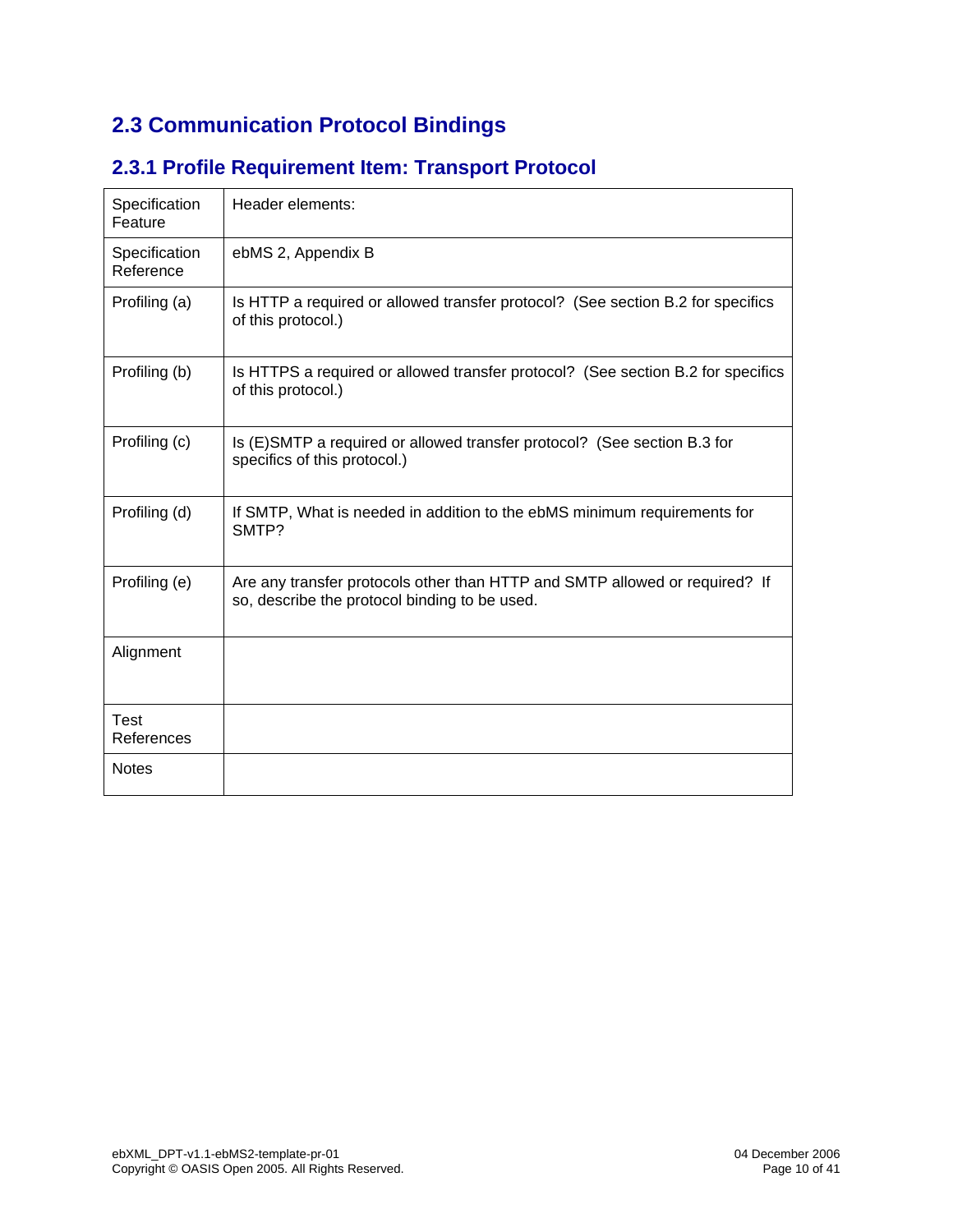# **3 Profile Requirements Details**

#### **3.1 Module: Core Extension Elements**

#### **3.1.1 Profile Requirement Item: PartyId**

| Specification<br>Feature   | In message Header:<br>/SOAP:Header/eb:MessageHeader/eb:From/eb:PartyId<br>/SOAP:Header/eb:MessageHeader/eb:To/eb:PartyId<br>Is a specific standard used for party identification? Provide details.                                                                                                      |
|----------------------------|---------------------------------------------------------------------------------------------------------------------------------------------------------------------------------------------------------------------------------------------------------------------------------------------------------|
| Specification<br>Reference | ebMS 2, section 3.1.1.1 Partyld Element                                                                                                                                                                                                                                                                 |
| Profiling (a)              | Is a specific standard used for party identification? Provide details. Example -<br>EAN.UCC Global Location Number, Ref.: ISO6523 - ICD0088.                                                                                                                                                            |
| Profiling (b)              | Should multiple Partyld elements be present in From and To elements? [See<br>section 3.1.1.1 of Business-Level Requirements. ]                                                                                                                                                                          |
| Profiling (c)              | Is the type attribute needed for each Partyld, and if so, what must it contain?<br>Example – within the EAN.UCC system, the Partyld element and type are<br>represented using Global Location Number.<br><eb:partyid<br>eb:type="http:/www.iso.int/schemas/eanucc/gln"&gt;1234567890128</eb:partyid<br> |
| Alignment                  | appears as Partyld element in CPA.<br>(c) appears as PartyId/@type in CPA                                                                                                                                                                                                                               |
| <b>Test</b><br>References  |                                                                                                                                                                                                                                                                                                         |
| <b>Notes</b>               |                                                                                                                                                                                                                                                                                                         |

#### **3.1.2 Profile Requirement Item: Role**

| Specification<br>Feature   | Header elements:<br>/SOAP:Header/eb:MessageHeader/eb:From/eb:Role<br>/SOAP:Header/eb:MessageHeader/eb:To/eb: Role |
|----------------------------|-------------------------------------------------------------------------------------------------------------------|
| Specification<br>Reference | ebMS 2, section 3.1.1.2 "Role Element"                                                                            |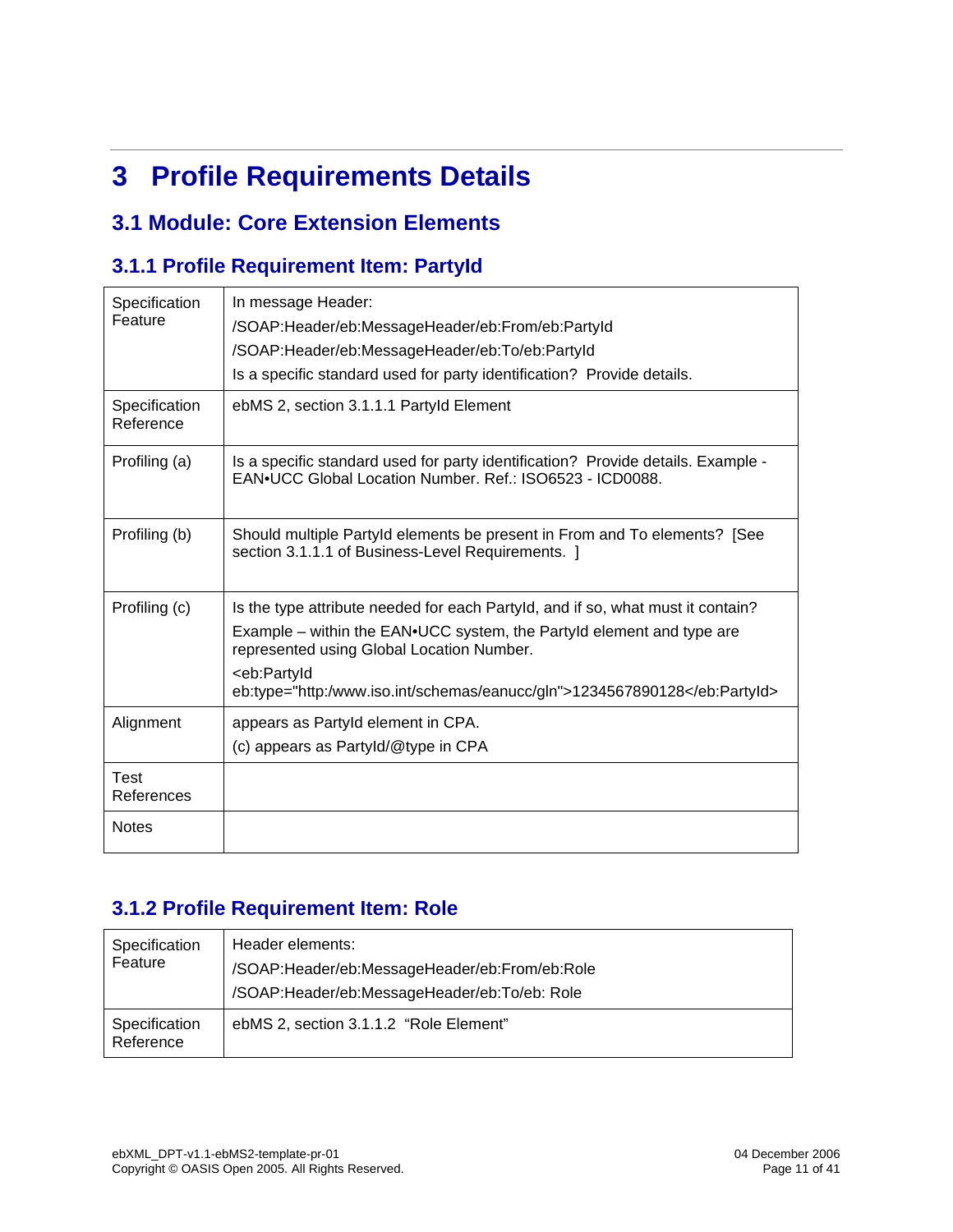| Profiling          | Are Roles defined for each party of each business process? List them, or<br>provide a reference to the source of these values. |
|--------------------|--------------------------------------------------------------------------------------------------------------------------------|
|                    | Example – within the EAN.UCC system, approved values are specified by the<br>EAN.UCC Message Service Implementation Guide.     |
|                    | <eb:role>http:/www.ean-ucc.org/roles/seller</eb:role>                                                                          |
| Alignment          | [Per-process; may reference Role values in BPSS [ebBP] definitions. Appears<br>as Role/@name in CPA.]                          |
| Test<br>References |                                                                                                                                |
| <b>Notes</b>       |                                                                                                                                |

#### **3.1.3 Profile Requirement Item: CPAId**

| Specification<br>Feature   | Header elements:<br>/SOAP:Header/eb:MessageHeader/eb:CPAId                                                                                                                                |
|----------------------------|-------------------------------------------------------------------------------------------------------------------------------------------------------------------------------------------|
| Specification<br>Reference | ebMS 2, section 3.1.2                                                                                                                                                                     |
| Profiling                  | What identification scheme is used for the CPAId, and what form should it take?<br>If a URI, how is it constructed? Does it reference a real CPA, or is it just a<br>symbolic identifier? |
|                            | Example – within the EAN•UCC system, the value of the CPAId is the<br>concatenation of the Sender and Receiver GLNs followed by a four digit serial<br>number.                            |
|                            | 1234567890128 - GLN Party A                                                                                                                                                               |
|                            | 3456789012340 - GLN Party B                                                                                                                                                               |
|                            | 0001<br>- CPA Number between parties<br>A and B                                                                                                                                           |
| Alignment                  | Appears as CollaborationProtocolAgreement/@cpaid in CPA.                                                                                                                                  |
| Test<br>References         |                                                                                                                                                                                           |
| <b>Notes</b>               |                                                                                                                                                                                           |

### **3.1.4 Profile Requirement Item: ConversationId**

| Specification | Header elements:                               |
|---------------|------------------------------------------------|
| Feature       | SOAP:Header/eb:MessageHeader/eb:ConversationId |
|               |                                                |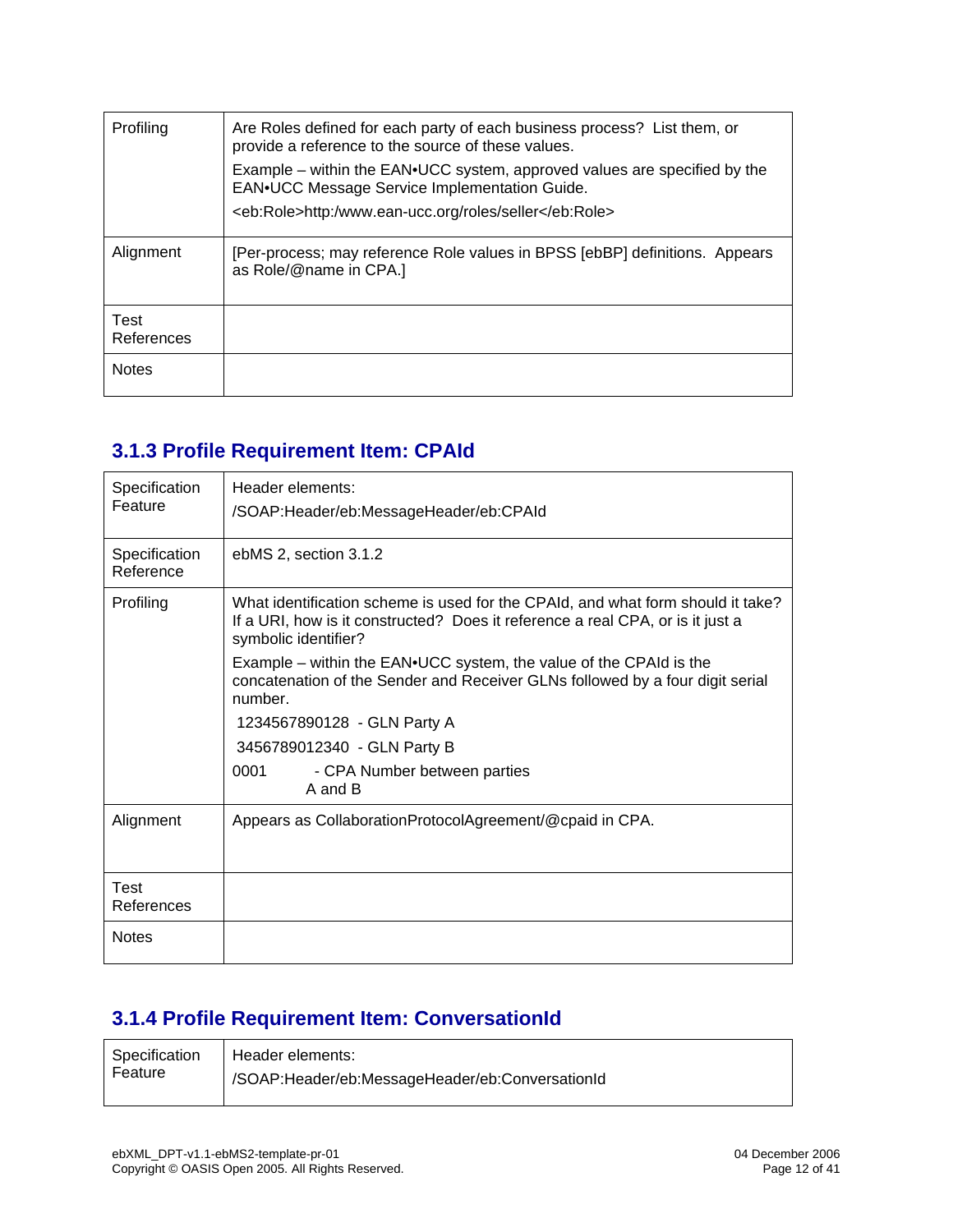| Specification<br>Reference | ebMS 2, section 3.1.3                                                                                                                                                                                                                                                                                                                                                                                                                                                         |
|----------------------------|-------------------------------------------------------------------------------------------------------------------------------------------------------------------------------------------------------------------------------------------------------------------------------------------------------------------------------------------------------------------------------------------------------------------------------------------------------------------------------|
| Profiling (a)              | What is the user definition of a Conversation? What is the business criterion<br>used to correlate messages considered parts of the same conversation?                                                                                                                                                                                                                                                                                                                        |
| Profiling (b)              | In case the MSH implementation gives exposure of the ConversationId as it<br>appears in the header, what identification scheme should be used for its value,<br>and what format should it have? If a URI, how is it constructed? In case the<br>ConversationId is not directly exposed, but only a handle that allows<br>applications to associate messages to conversations, if the value of this handle<br>is under control of the application, what format should it have? |
| Alignment                  | If BPSS is used, ConversationId typically maps to a business transaction. Is<br>that the case? Does it map instead to a business collaboration?                                                                                                                                                                                                                                                                                                                               |
| Test<br>References         |                                                                                                                                                                                                                                                                                                                                                                                                                                                                               |
| <b>Notes</b>               |                                                                                                                                                                                                                                                                                                                                                                                                                                                                               |

### **3.1.5 Profile Requirement Item: MessageId**

| Specification<br>Feature   | Header elements:<br>/SOAP:Header/eb:MessageHeader/eb:MessageData/eb:MessageId                                                                                                                                                                                            |
|----------------------------|--------------------------------------------------------------------------------------------------------------------------------------------------------------------------------------------------------------------------------------------------------------------------|
| Specification<br>Reference | ebMS 2, section 3.1.6.1                                                                                                                                                                                                                                                  |
| Profiling (a)              | Although there is no requirement for an MSH to give control about MessageID<br>to an application, some implementations may allow this. In this case, is there<br>any requirement on the source of this ID? Any length and format restrictions if<br>the ID is generated? |
| Alignment                  |                                                                                                                                                                                                                                                                          |
| <b>Test</b><br>References  |                                                                                                                                                                                                                                                                          |
| <b>Notes</b>               |                                                                                                                                                                                                                                                                          |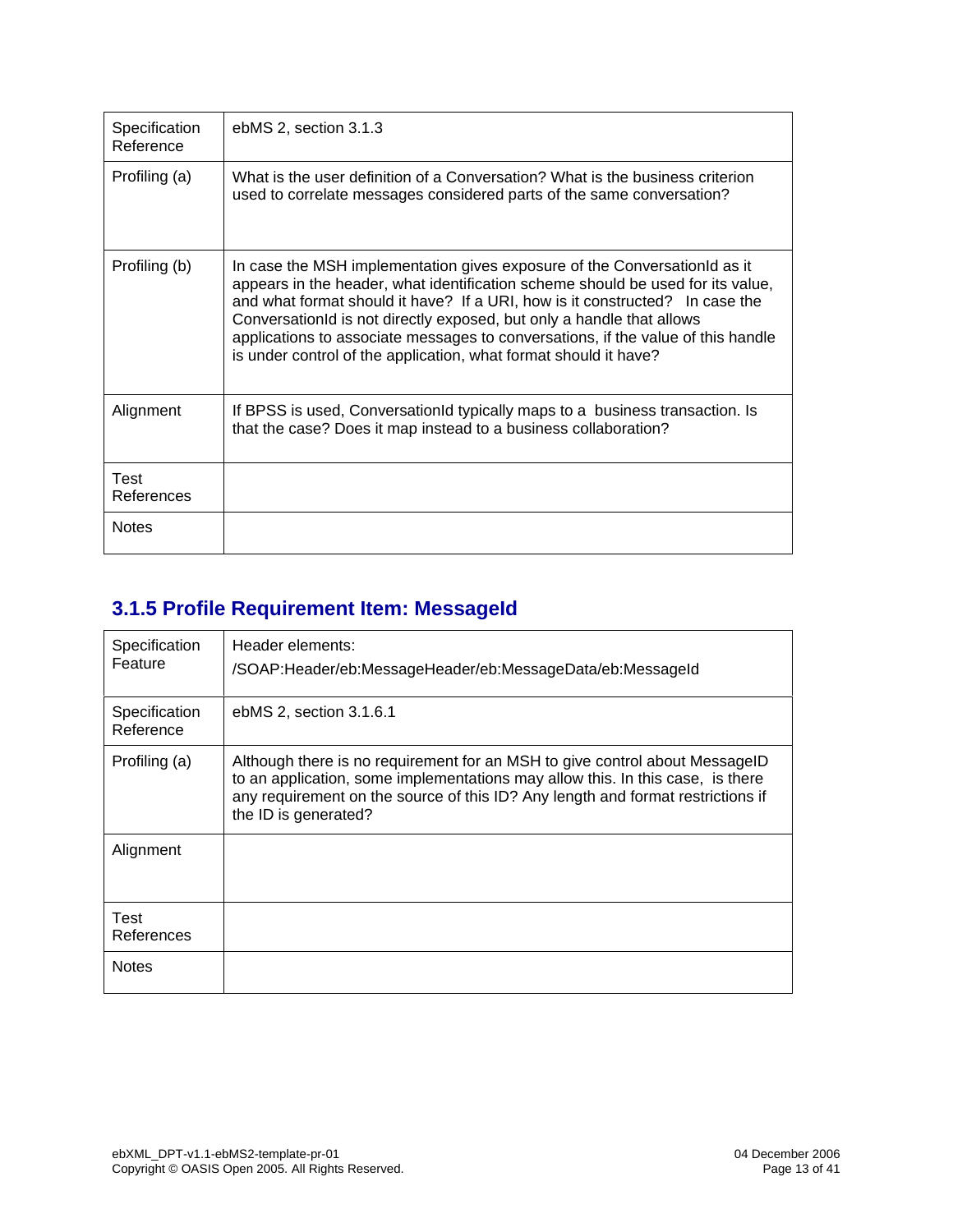### **3.1.6 Profile Requirement Item: Service**

| Specification<br>Feature   | Header elements:<br>/SOAP:Header/eb:MessageHeader/eb:Service<br>/SOAP:Header/eb:MessageHeader/eb:Service/@type                                                                                                                                                   |
|----------------------------|------------------------------------------------------------------------------------------------------------------------------------------------------------------------------------------------------------------------------------------------------------------|
| Specification<br>Reference | ebMS 2, section 3.1.4                                                                                                                                                                                                                                            |
| Profiling (a)              | Are Services (related groups of Actions) defined for each party of each business<br>process? List them, or provide a reference to the source of these values. [Per-<br>process; absent from BPSS definitions.] Is there a URI format scheme for this<br>element? |
| Profiling (b)              | Is there a defined "type" for Service elements? If so, what value must the type<br>attribute contain?                                                                                                                                                            |
| Alignment                  | Appears as Service element in CPA<br>Appears as Service/@type in CPA                                                                                                                                                                                             |
| <b>Test</b><br>References  |                                                                                                                                                                                                                                                                  |
| <b>Notes</b>               |                                                                                                                                                                                                                                                                  |

#### **3.1.7 Profile Requirement Item: Action**

| Specification<br>Feature   | Header elements:<br>/SOAP:Header/eb:MessageHeader/eb:Action                                                                                                                                                 |
|----------------------------|-------------------------------------------------------------------------------------------------------------------------------------------------------------------------------------------------------------|
| Specification<br>Reference | ebMS 2, section 3.1.5                                                                                                                                                                                       |
| Profiling                  | Are Actions defined for each party to each business process? List them, or<br>provide a reference to the source of these values. [Per-process; may reference<br>Business Action values in BPSS definitions. |
|                            | Example – within the $EAN\cdot UCC$ system, approved values are specified by the<br>EAN.UCC Message Service Implementation Guide.                                                                           |
|                            | <eb:action>Confirmation</eb:action>                                                                                                                                                                         |
| Alignment                  | Appears as ThisPartyActionBinding/@action in CPA.]                                                                                                                                                          |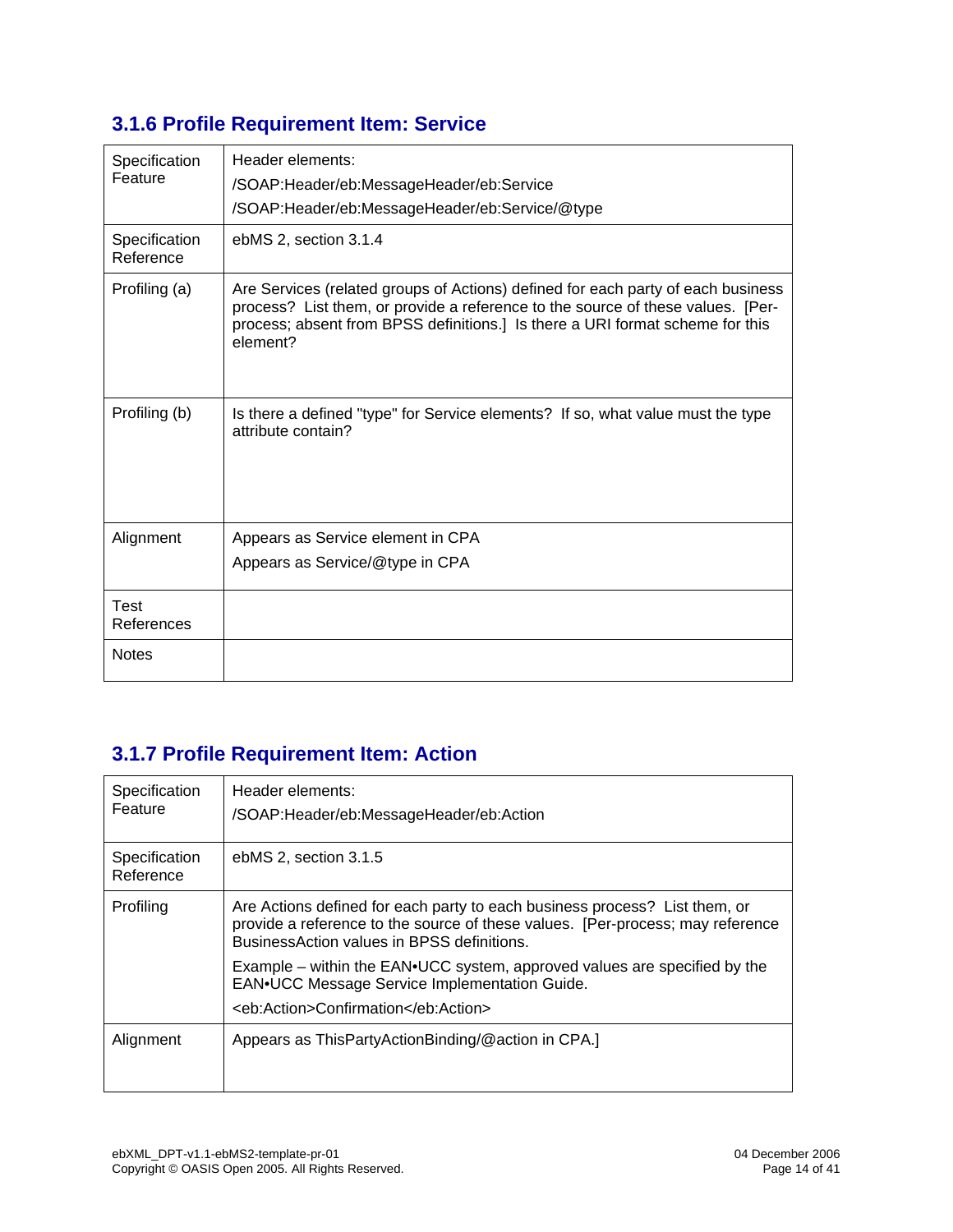| Test<br>References |  |
|--------------------|--|
| <b>Notes</b>       |  |

#### **3.1.8 Profile Requirement Item: Timestamp**

| Specification<br>Feature   | Header elements:<br>/SOAP:Header/eb:MessageHeader/eb:MessageData/eb:Timestamp<br>/SOAP:Header/eb:MessageHeader/eb:Acknowledgment/eb:Timestamp |
|----------------------------|-----------------------------------------------------------------------------------------------------------------------------------------------|
| Specification<br>Reference | ebMS 2, section 3.1.6.2, 6.3.2.2, 6.4.5, 7.3.2                                                                                                |
| Profiling                  | Must Timestamp include the 'Z' (UTC) identifier?                                                                                              |
| Alignment                  |                                                                                                                                               |
| Test<br>References         |                                                                                                                                               |
| <b>Notes</b>               |                                                                                                                                               |

### **3.1.9 Profile Requirement Item: Description**

| Specification<br>Feature   | Header elements:<br>/SOAP:Header/eb:MessageHeader/eb:Description                                                              |
|----------------------------|-------------------------------------------------------------------------------------------------------------------------------|
| Specification<br>Reference | ebMS 2, section 3.1.8                                                                                                         |
| Profiling                  | Are one or more Message Header Description elements required? In what<br>language(s)? Is there a convention for its contents? |
| Alignment                  |                                                                                                                               |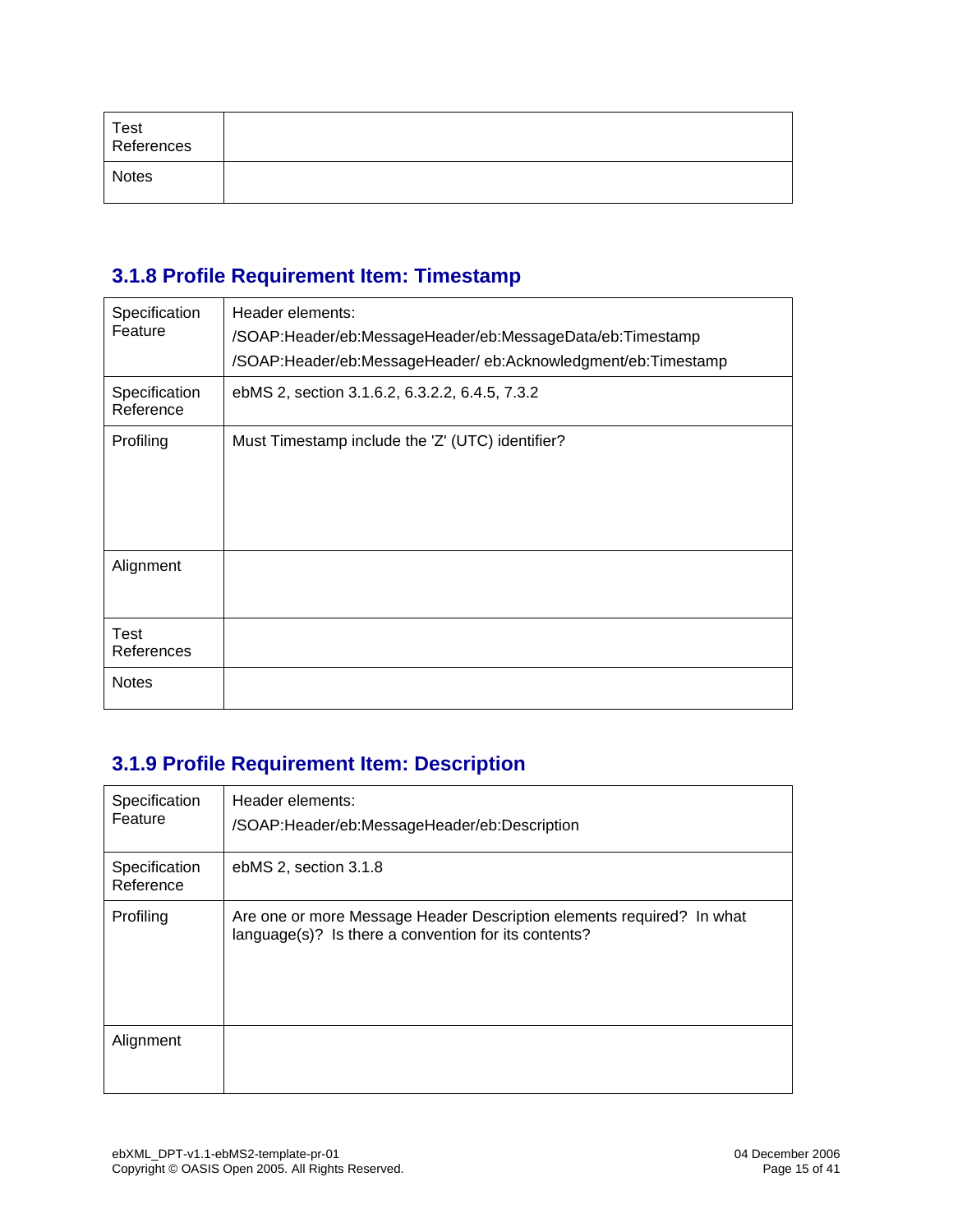| Test<br>References |  |
|--------------------|--|
| <b>Notes</b>       |  |

#### **3.1.10 Profile Requirement Item: Manifest**

| Specification<br>Feature   | Header elements:<br>/SOAP:Body/eb:Manifest                                                                                                                                                                                                                                                        |
|----------------------------|---------------------------------------------------------------------------------------------------------------------------------------------------------------------------------------------------------------------------------------------------------------------------------------------------|
| Specification<br>Reference | ebMS 2, section 3.2.2                                                                                                                                                                                                                                                                             |
| Profiling (a)              | How many Manifest elements must be present, and what must they reference?<br>Does the order of Manifest elements have to match the order of the referenced<br>MIME attachments? Any restriction on the range of value for xlink: reference<br>(e.g. nothing other than<br>content id references)? |
| Profiling (b)              | Must a URI that cannot be resolved be reported as an error?                                                                                                                                                                                                                                       |
| Alignment                  |                                                                                                                                                                                                                                                                                                   |
| Test<br>References         |                                                                                                                                                                                                                                                                                                   |
| <b>Notes</b>               |                                                                                                                                                                                                                                                                                                   |

#### **3.1.11 Profile Requirement Item: Reference**

| Specification<br>Feature   | Header elements:<br>/SOAP:Body/eb:Manifest/eb:Reference   |
|----------------------------|-----------------------------------------------------------|
| Specification<br>Reference | ebMS 2, section 3.2.1                                     |
| Profiling (a)              | Is the xlink: role attribute required? What is its value? |
| Profiling (b)              | Are any other namespace-qualified attributes required?    |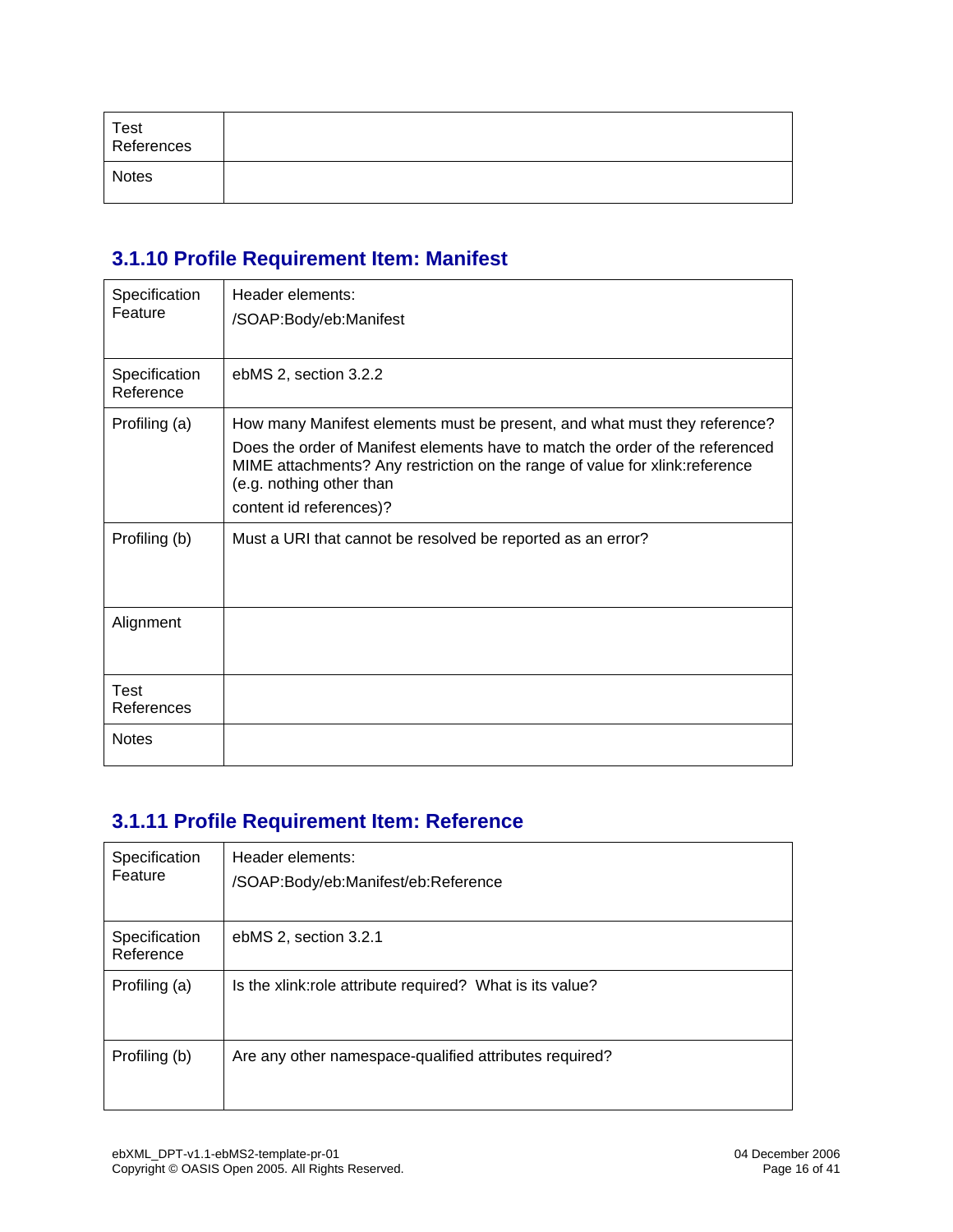| Alignment                       |  |
|---------------------------------|--|
|                                 |  |
| <sup>l</sup> Test<br>References |  |
| <b>Notes</b>                    |  |

#### **3.1.12 Profile Requirement Item: Reference/Schema**

| Specification<br>Feature   | Header elements:<br>/SOAP:Body/eb:Manifest/eb:Reference/eb:Schema                                 |
|----------------------------|---------------------------------------------------------------------------------------------------|
| Specification<br>Reference | ebMS 2, section 3.2.1.1                                                                           |
| Profiling                  | Are there any Schema elements required? If so, what are their location and<br>version attributes? |
| Alignment                  |                                                                                                   |
| <b>Test</b><br>References  |                                                                                                   |
| <b>Notes</b>               |                                                                                                   |

#### **3.1.13 Profile Requirement Item: Reference/Description**

| Specification<br>Feature   | Header elements:<br>/SOAP:Body/eb:Manifest/eb:Reference/eb:Description |
|----------------------------|------------------------------------------------------------------------|
| Specification<br>Reference | ebMS 2, section 3.2.1.2                                                |
| Profiling                  | Are any Description elements required? If so, what are their contents? |
| Alignment                  |                                                                        |
| <b>Test</b><br>References  |                                                                        |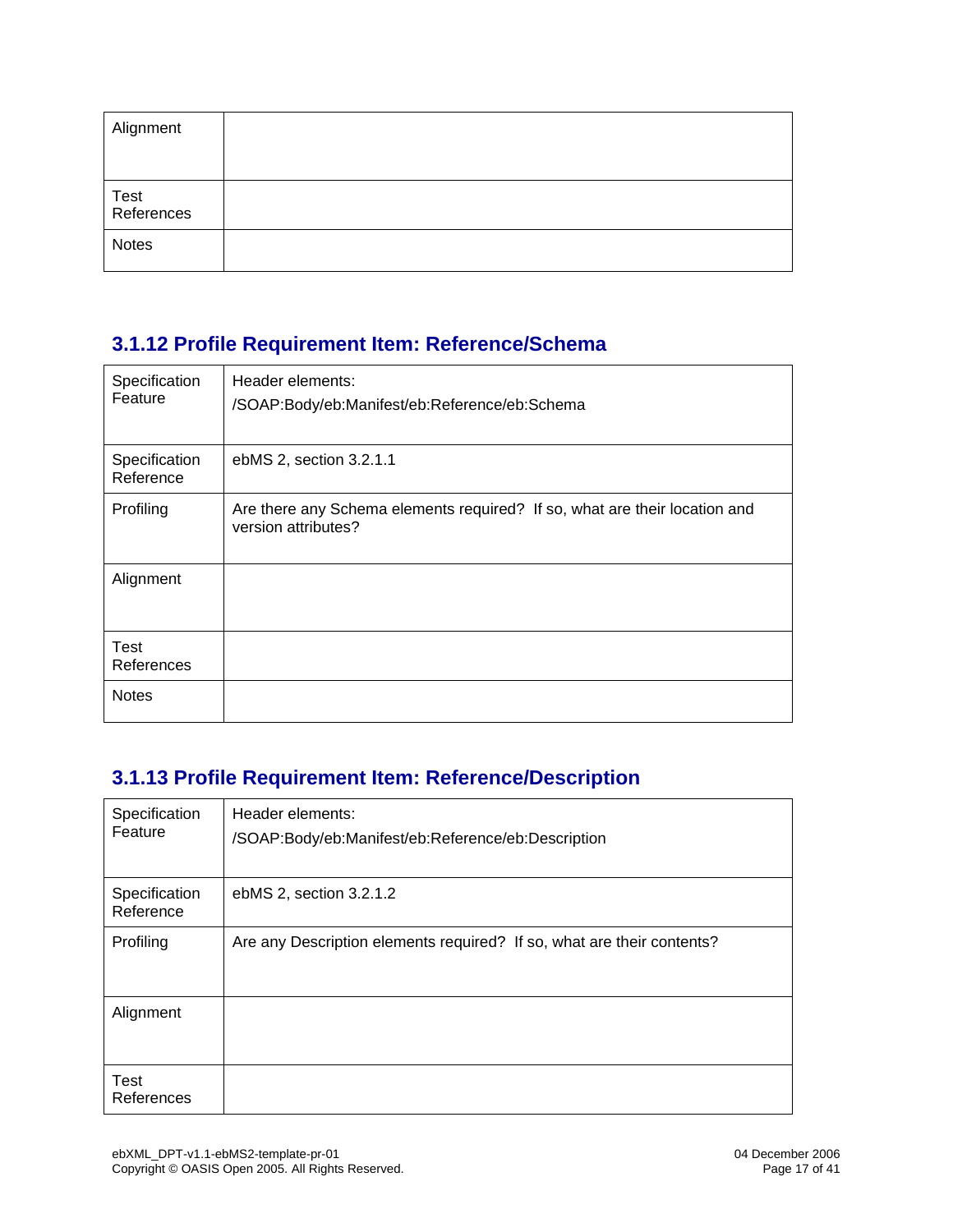| Notes |
|-------|
|-------|

### **3.2 Module: Security**

### **3.2.1 Profile Requirement Item: Signature generation**

| Specification<br>Feature   | Header elements:<br>/SOAP: Header/Signature                                                                                                                 |
|----------------------------|-------------------------------------------------------------------------------------------------------------------------------------------------------------|
| Specification<br>Reference | ebMS 2, section 4.1.4.1                                                                                                                                     |
| Profiling (a)              | Must messages be digitally signed? [Yes, for Security Services Profiles 1, 6-21.                                                                            |
| Profiling (b)              | Are additional Signature elements required, by whom, and what should they<br>reference?                                                                     |
| Profiling (c)              | What canonicalization method(s) must be applied to the data to be signed?<br>[Recommended method is "http://www.w3.org/TR/2001/REC-xml-c14n-<br>20010315".] |
| Profiling (d)              | What canonicalization method(s) must be applied to each payload object, if<br>different from above?                                                         |
| Profiling (e)              | What signature method(s) must be applied?                                                                                                                   |
| Profiling (f)              | What Certificate Authorities (issuers) are allowed or required for signing<br>certificates?                                                                 |
| Profiling (g)              | Are direct-trusted (or self-signed) signing certificates allowed?                                                                                           |
| Profiling (h)              | What certificate verification policies and procedures must be followed?                                                                                     |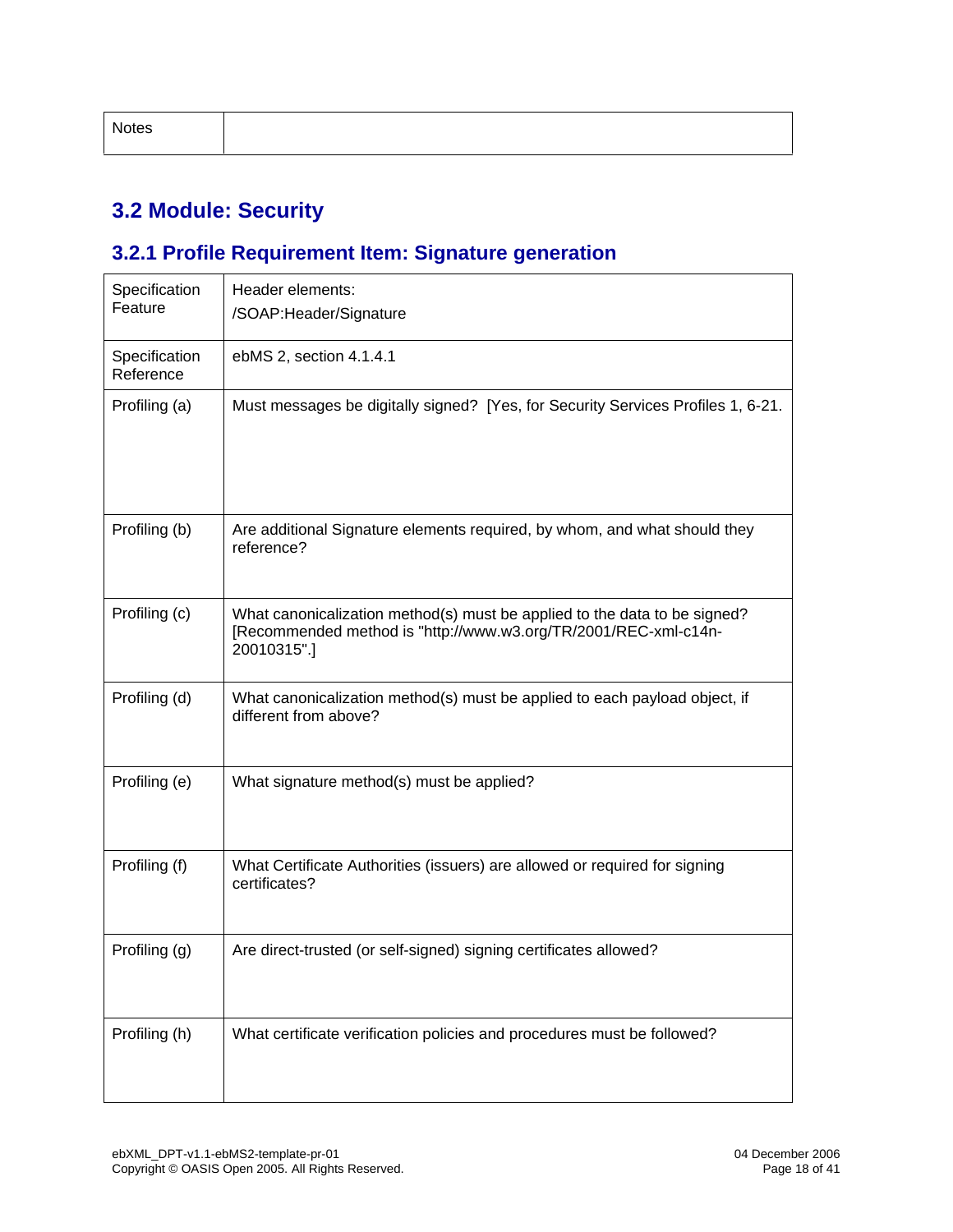| Alignment          | (a) Appears as<br>BusinessTransactionCharacteristics/@isAuthenticated=persistent and<br>BusinessTransactionCharacteristics/@isTamperProof=persistent in CPA |
|--------------------|-------------------------------------------------------------------------------------------------------------------------------------------------------------|
| Test<br>References |                                                                                                                                                             |
| <b>Notes</b>       |                                                                                                                                                             |

#### **3.2.2 Profile Requirement Item: Persistent Signed Receipt**

| Specification<br>Feature   | Header elements:<br>/SOAP:Header/eb:Signature                                                                                                                                                                          |
|----------------------------|------------------------------------------------------------------------------------------------------------------------------------------------------------------------------------------------------------------------|
| Specification<br>Reference | ebMS 2, section 4.1.4.2                                                                                                                                                                                                |
| Profiling (a)              | Is a digitally signed Acknowledgment message required? [Yes, for Security<br>Services Profiles 7, 8, 10, 12, 14, 15, 17, 19-21. See the items beginning with<br>Section 4.1.4.1 for specific Signature requirements. 1 |
| Profiling (b)              | If so, what is the Acknowledgment or Receipt schema?                                                                                                                                                                   |
| Alignment                  | Appears as<br>BusinessTransactionCharacteristics/@isNonRepudiationReceiptRequired=persistent<br>in CPA.                                                                                                                |
| Test<br>References         |                                                                                                                                                                                                                        |
| <b>Notes</b>               |                                                                                                                                                                                                                        |

#### **3.2.3 Profile Requirement Item: Non Persistent Authentication**

| Specification<br>Feature   | Header elements:<br>/SOAP: Header/eb: Signature                                                                                                    |
|----------------------------|----------------------------------------------------------------------------------------------------------------------------------------------------|
| Specification<br>Reference | ebMS 2, section 4.1.4.3                                                                                                                            |
| Profiling                  | Are communication channel authentication methods required? [Yes, for<br>Security Services Profiles 2-5.]<br>Which methods are allowed or required? |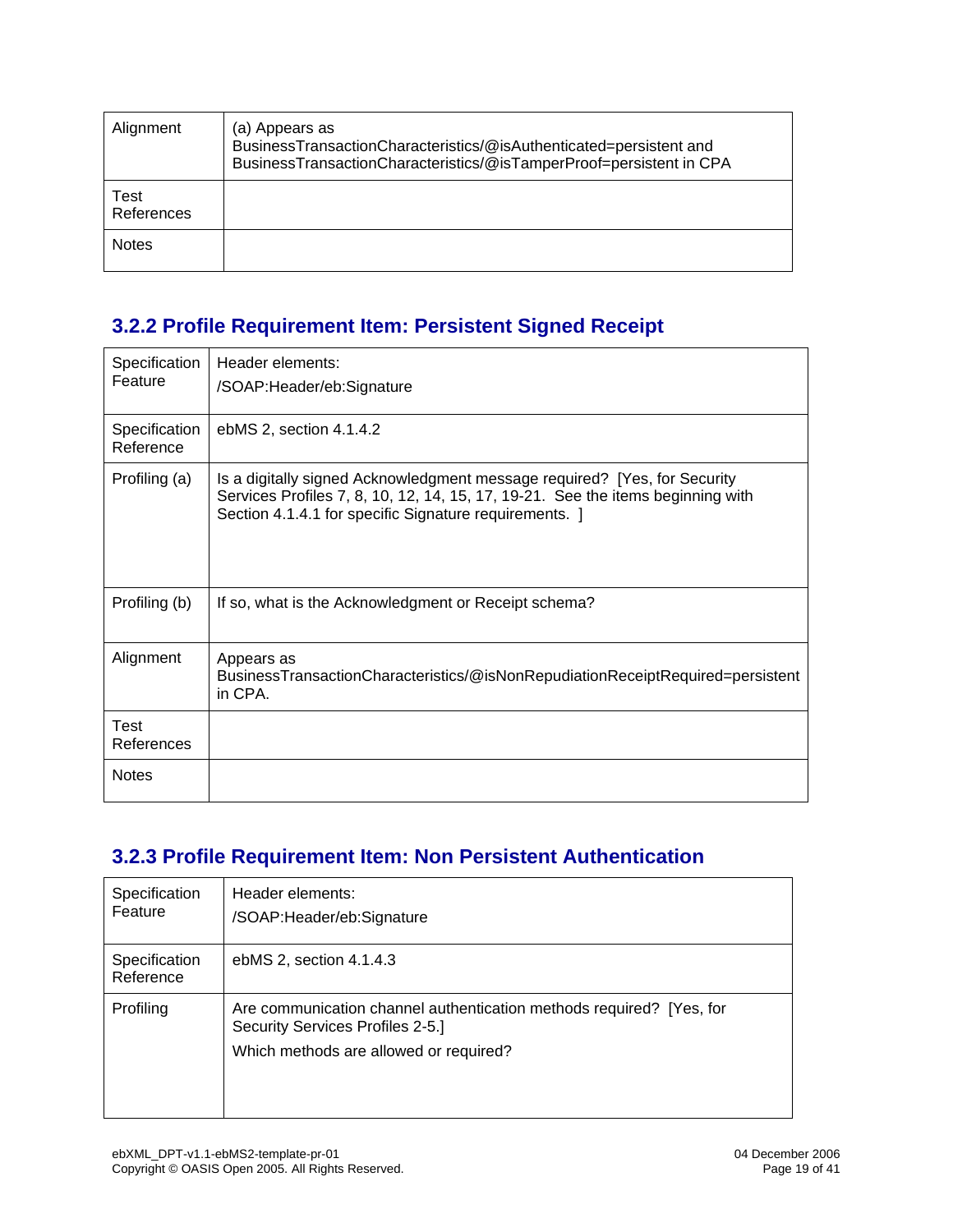| Alignment          | [Appears as BusinessTransactionCharacteristics/@isAuthenticated=transient in<br>CPA.] |
|--------------------|---------------------------------------------------------------------------------------|
| Test<br>References |                                                                                       |
| <b>Notes</b>       |                                                                                       |

#### **3.2.4 Profile Requirement Item: Non Persistent Integrity**

| Specification<br>Feature   | Header elements:<br>/SOAP:Header/eb:Signature                                                                                              |
|----------------------------|--------------------------------------------------------------------------------------------------------------------------------------------|
| Specification<br>Reference | ebMS 2, section 4.1.4.4.                                                                                                                   |
| Profiling                  | Are communication channel integrity methods required? [Yes, for Security<br>Services Profile 4.]<br>Which methods are allowed or required? |
| Alignment                  | [Appears as BusinessTransactionCharacteristics/@isTamperproof=transient in<br>CPA.]                                                        |
| Test<br>References         |                                                                                                                                            |
| <b>Notes</b>               |                                                                                                                                            |

#### **3.2.5 Profile Requirement Item: Persistent Confidentiality**

| Specification<br>Feature   | Header elements:<br>/SOAP:Header/eb:Signature                                                                                                                                       |
|----------------------------|-------------------------------------------------------------------------------------------------------------------------------------------------------------------------------------|
| Specification<br>Reference | ebMS 2, section 4.1.4.5                                                                                                                                                             |
| Profiling (a)              | Is selective confidentiality of elements within an ebXML Message SOAP Header<br>required? If so, how is this to be accomplished? [Not addressed by Messaging<br>Specification 2.0.] |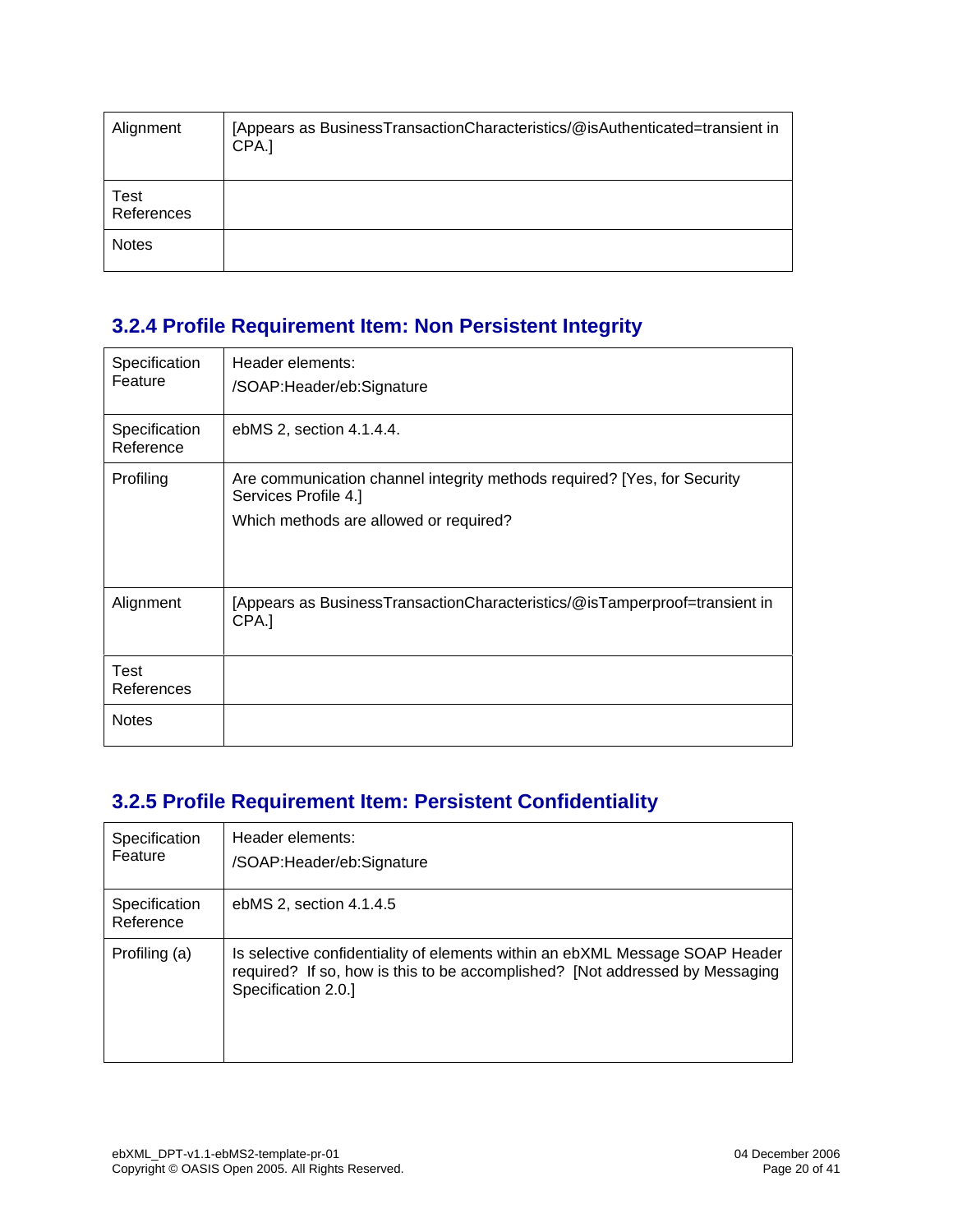| Profiling (b)             | Is payload confidentiality (encryption) required? [Yes, for Security Services<br>Profiles 13, 14, 16, 17, 21, 22.] |  |
|---------------------------|--------------------------------------------------------------------------------------------------------------------|--|
|                           | Which methods are allowed or required?                                                                             |  |
|                           |                                                                                                                    |  |
| Alignment                 | (b) [Appears as BusinessTransactionCharacteristics/@isConfidential=persistent<br>in CPA.1                          |  |
| <b>Test</b><br>References |                                                                                                                    |  |
| <b>Notes</b>              |                                                                                                                    |  |

#### **3.2.6 Profile Requirement Item: Non Persistent Confidentiality**

| Specification<br>Feature   | Header elements:<br>/SOAP: Header/eb: Signature                                                                                                                 |
|----------------------------|-----------------------------------------------------------------------------------------------------------------------------------------------------------------|
| Specification<br>Reference | ebMS 2, section 4.1.4.6                                                                                                                                         |
| Profiling                  | Are communication channel confidentiality methods required? [Yes, for<br>Security Services Profiles 3, 6, 8, 11, 12.]<br>Which methods are allowed or required? |
| Alignment                  | [Appears as BusinessTransactionCharacteristics/@isConfidential=transient in<br>CPA.]                                                                            |
| Test<br>References         |                                                                                                                                                                 |
| <b>Notes</b>               |                                                                                                                                                                 |

#### **3.2.7 Profile Requirement Item: Persistent Authorization**

| Specification              | Header elements:            |
|----------------------------|-----------------------------|
| Feature                    | /SOAP: Header/eb: Signature |
| Specification<br>Reference | ebMS 2, section 4.1.4.7     |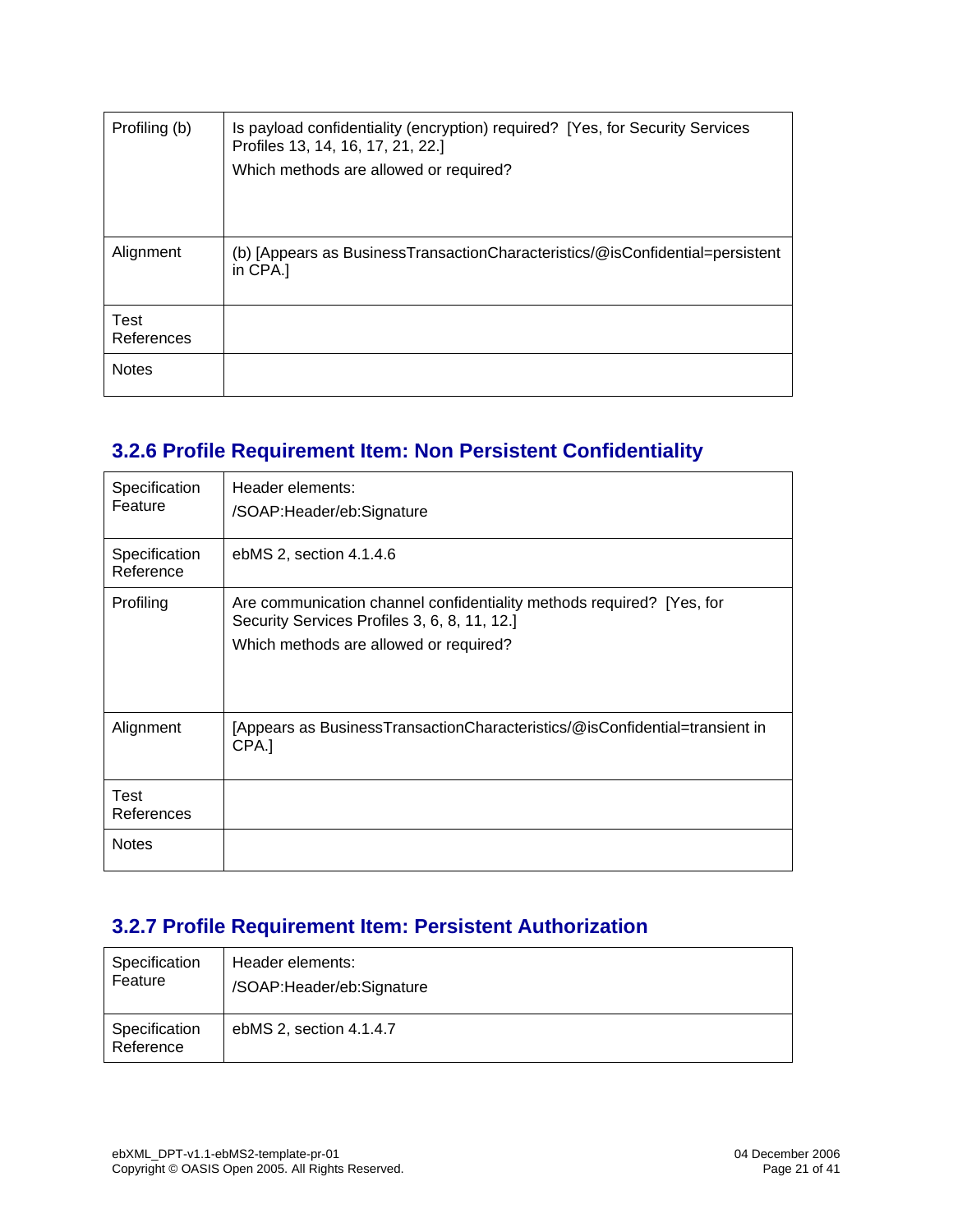| Profiling                 | Are persistent authorization methods required? [Yes, for Security Services<br><b>Profiles 18-21.]</b> |
|---------------------------|-------------------------------------------------------------------------------------------------------|
|                           | Which methods are allowed or required?                                                                |
|                           |                                                                                                       |
|                           |                                                                                                       |
| Alignment                 | Appears as<br>BusinessTransactionCharacteristics/@isAuthorizationRequired=persistent in<br>CPA.]      |
| <b>Test</b><br>References |                                                                                                       |
| <b>Notes</b>              |                                                                                                       |

#### **3.2.8 Profile Requirement Item: Non Persistent Authorization**

| Specification<br>Feature   | Header elements:<br>/SOAP: Header/eb: Signature                                                                                                |
|----------------------------|------------------------------------------------------------------------------------------------------------------------------------------------|
| Specification<br>Reference | ebMS 2, section 4.1.4.8                                                                                                                        |
| Profiling                  | Are communication channel authorization methods required? [Yes, for Security<br>Services Profile 2.]<br>Which methods are allowed or required? |
| Alignment                  | [Appears as<br>BusinessTransactionCharacteristics/@isAuthorizationRequired=transient in<br>CPA.]                                               |
| <b>Test</b><br>References  |                                                                                                                                                |
| <b>Notes</b>               |                                                                                                                                                |

#### **3.2.9 Profile Requirement Item: Trusted Timestamp**

| Specification              | Header elements:            |
|----------------------------|-----------------------------|
| Feature                    | /SOAP: Header/eb: Signature |
| Specification<br>Reference | ebMS 2, section 4.1.4.9     |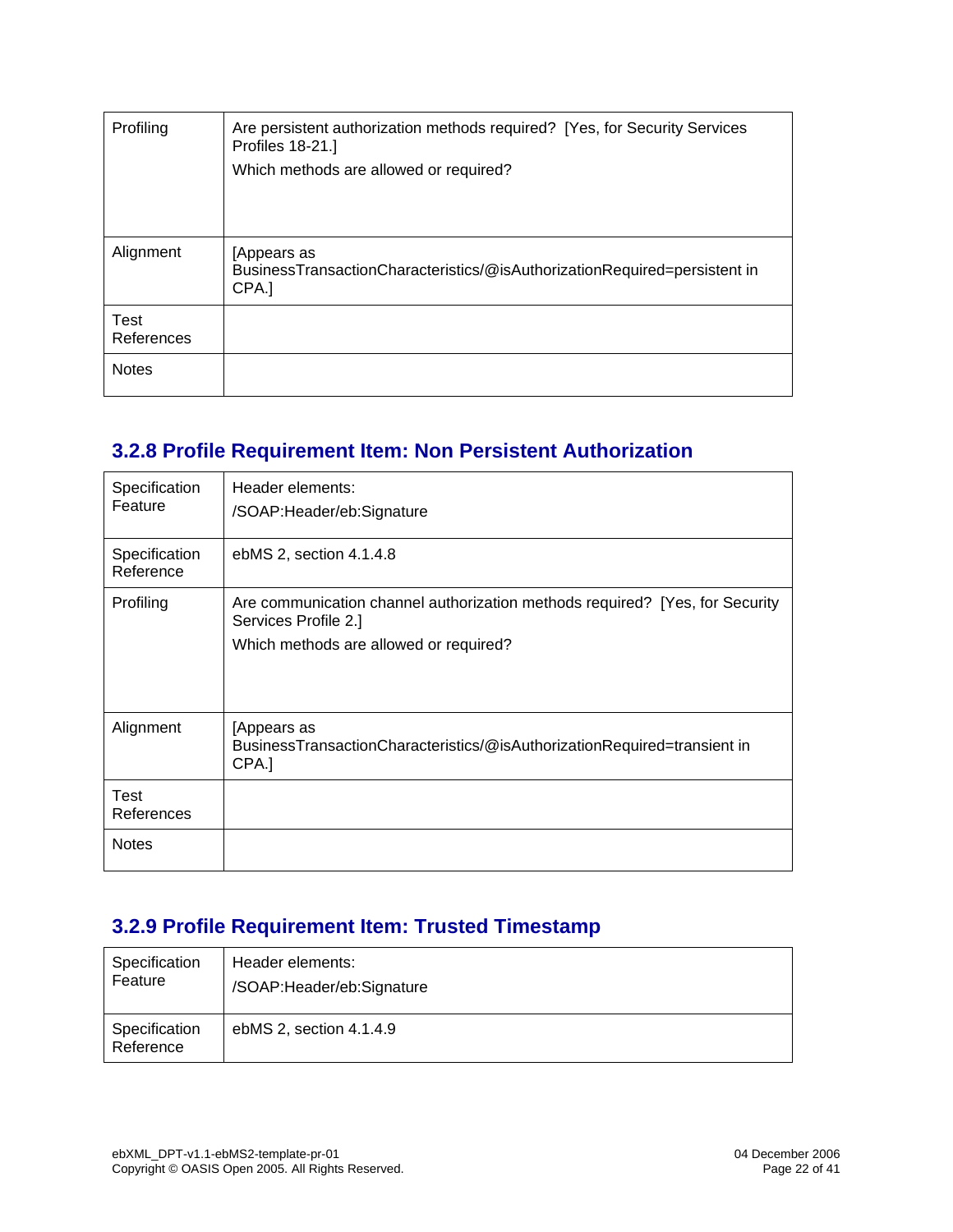| Profiling                 | Is a trusted timestamp required? [Yes, for Security Services Profiles 9-12, 15-<br>17, 20, 21.] If so, provide details regarding its usage. |
|---------------------------|---------------------------------------------------------------------------------------------------------------------------------------------|
| Alignment                 |                                                                                                                                             |
| <b>Test</b><br>References |                                                                                                                                             |
| <b>Notes</b>              |                                                                                                                                             |

# **3.3 Module : Error Handling**

#### **3.3.1 Profile Requirement Item:**

| Specification<br>Feature   | Header elements:<br>/SOAP:Header/eb:ErrorList/eb:Error<br>/SOAP:Header/eb:ErrorList/eb:Error/@codeContext<br>/SOAP:Header/eb:ErrorList/eb:Error/@errorCode           |
|----------------------------|----------------------------------------------------------------------------------------------------------------------------------------------------------------------|
| Specification<br>Reference | ebMS 2, section 4.2.3.2.                                                                                                                                             |
| Profiling (a)              | Is an alternative codeContext used? If so, specify                                                                                                                   |
| Profiling (b)              | If an alternative codeContext is used, what is its errorCode list?                                                                                                   |
| Profiling (c)              | When errors should be reported to the sending application, how should this<br>notification be performed (e.g. using a logging mechanism or a proactive<br>callback)? |
| Alignment                  |                                                                                                                                                                      |
| Test<br>References         |                                                                                                                                                                      |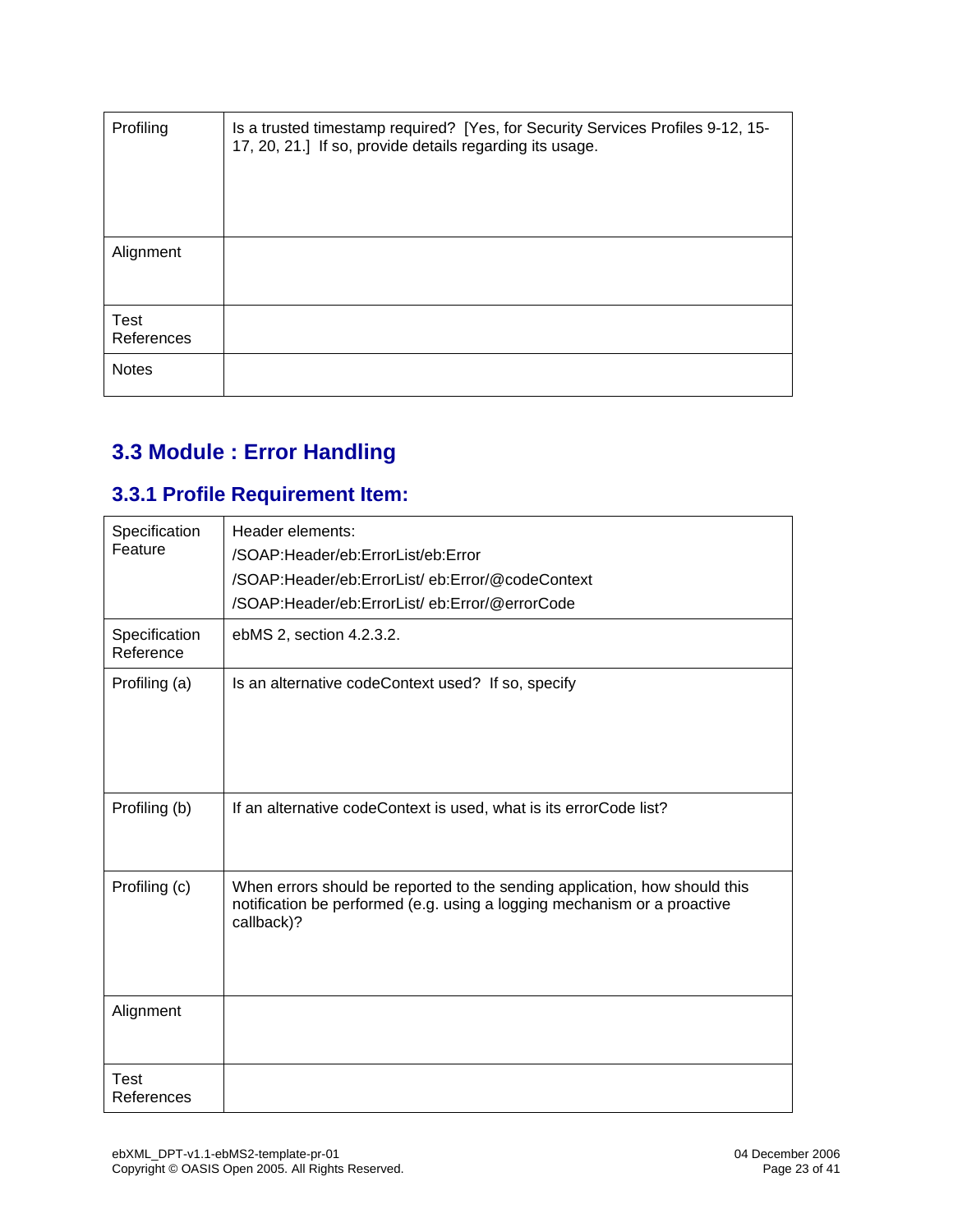| Notes |  |  |
|-------|--|--|
|       |  |  |

#### **3.4 Module : SyncReply**

#### **3.4.1 Profile Requirement Item: SyncReply**

| Specification<br>Feature   | Header elements:<br>/SOAP:Header/eb:SyncReply/                                                                  |
|----------------------------|-----------------------------------------------------------------------------------------------------------------|
| Specification<br>Reference | ebMS 2, section 4.3                                                                                             |
| Profiling (a)              | Is SyncReply mode allowed, disallowed, or required, and under what<br>circumstances? [May be process-specific.] |
| Profiling (b)              | If SyncReply mode is used, are MSH signals, business messages or both<br>expected synchronously?                |
| Alignment                  | [Affects setting of 6.4.7 syncReplyMode element. Appears as<br>MessagingCharacteristics/@syncReplyMode in CPA.] |
| <b>Test</b><br>References  |                                                                                                                 |
| <b>Notes</b>               |                                                                                                                 |

#### **3.5 Module : Reliable Messaging**

#### **3.5.1 Profile Requirement Item: SOAP Actor attribute**

| Specification<br>Feature   | Header elements:<br>/SOAP:Header/eb:AckRequested/                                                                                                                                                                                                   |
|----------------------------|-----------------------------------------------------------------------------------------------------------------------------------------------------------------------------------------------------------------------------------------------------|
| Specification<br>Reference | ebMS 2, section 6.3.1.1                                                                                                                                                                                                                             |
| Profiling (a)              | SOAP Actor attribute: Are point-to-point (nextMSH) MSH Acknowledgments to<br>be requested? [Yes, for RM Combinations 1, 3, 5, 7; refer to ebMS section 6.6.<br>Appears as Messaging Characteristics/@ack Requested with @actor=next MSH<br>in CPA.] |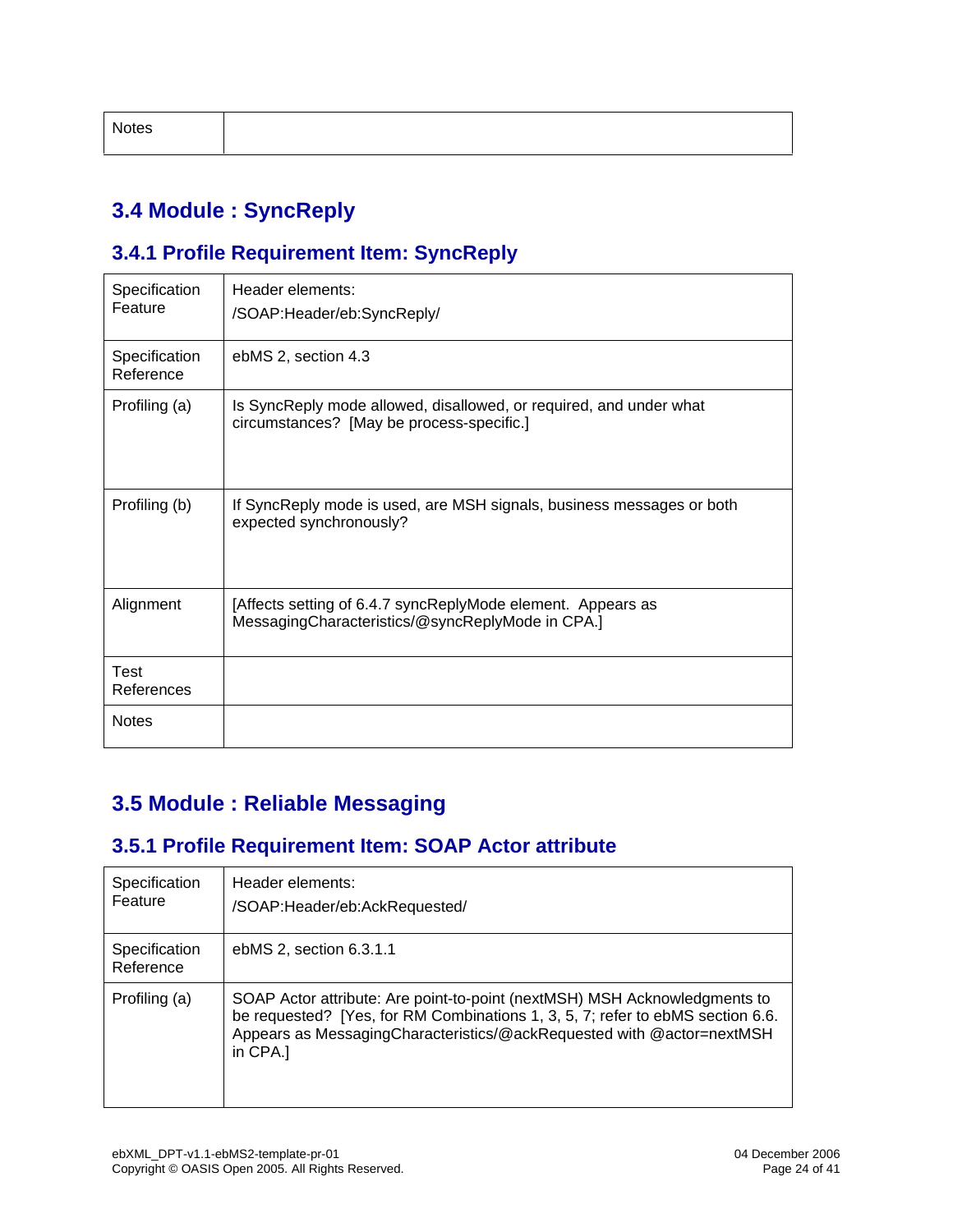| Profiling (b)      | Are end-to-end (toParty) MSH Acknowledgments to be requested? [Yes, for<br>RM Combinations 1, 2, 5, 6. Appears as<br>MessagingCharacteristics/@ackRequested with @actor=toPartyMSH in CPA.] |
|--------------------|---------------------------------------------------------------------------------------------------------------------------------------------------------------------------------------------|
| Test<br>References |                                                                                                                                                                                             |
| <b>Notes</b>       |                                                                                                                                                                                             |

#### **3.5.2 Profile Requirement Item: Signed attribute**

| Specification<br>Feature   | Header elements:<br>/SOAP:Header/eb:AckRequested/                      |
|----------------------------|------------------------------------------------------------------------|
| Specification<br>Reference | ebMS 2, section 6.3.1.2                                                |
| Profiling                  | Must MSH Acknowledgments be (requested to be) signed?                  |
| Alignment                  | [Appears as Messaging Characteristics/@ackSignature Requested in CPA.] |
| Test<br>References         |                                                                        |
| <b>Notes</b>               |                                                                        |

#### **3.5.3 Profile Requirement Item: DuplicateElimination**

| Specification<br>Feature   | Header elements:<br>/SOAP:Header/eb:AckRequested/                                  |
|----------------------------|------------------------------------------------------------------------------------|
| Specification<br>Reference | ebMS 2, section 6.4.1                                                              |
| Profiling (a)              | Is elimination of duplicate messages required? [Yes, for RM Combinations 1-4.<br>ŀ |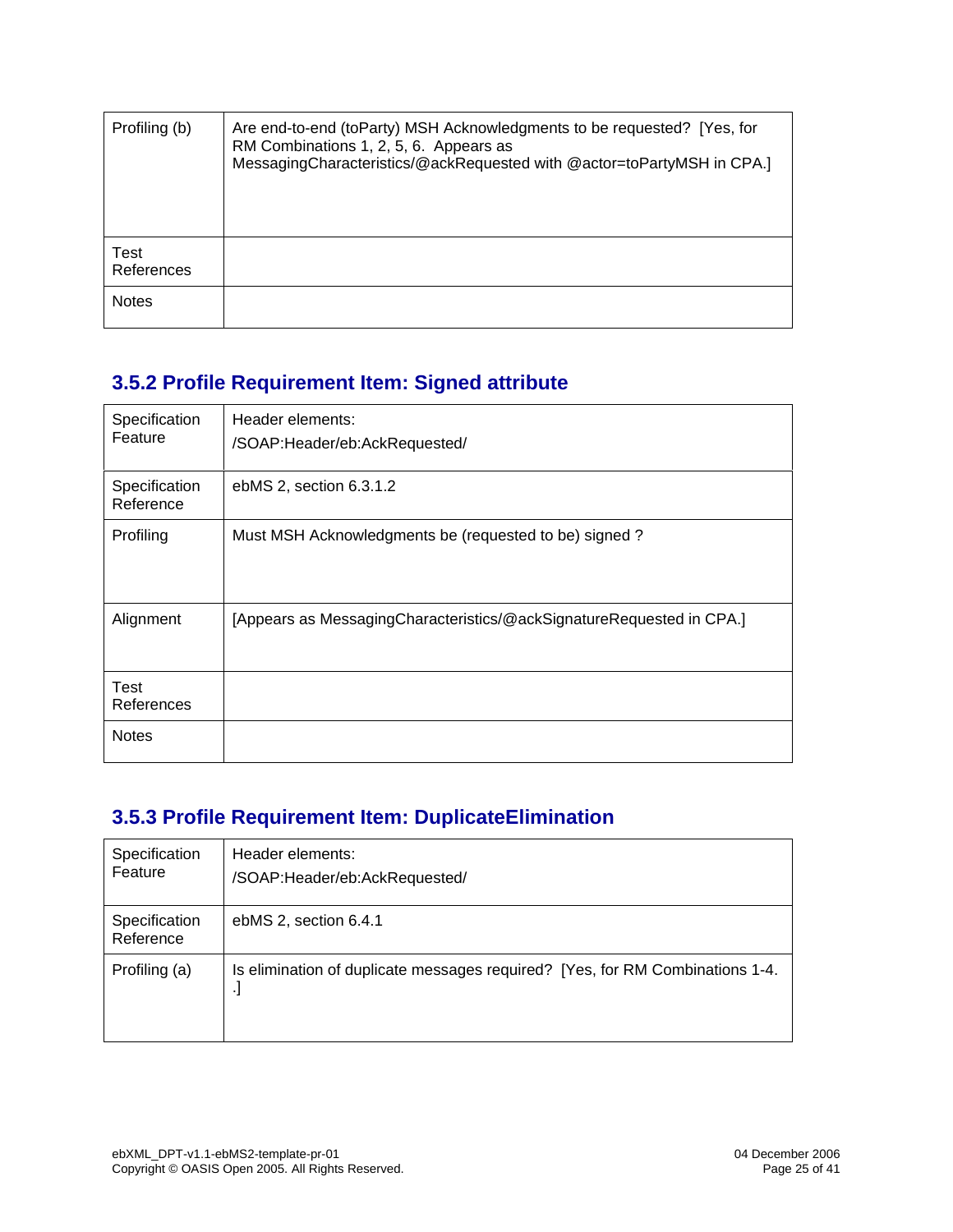| Profiling (b)      | What is the expected scope in time of duplicate elimination? In other words,<br>how long should messages or message Ids be kept in persistent storage for this<br>purpose? |
|--------------------|----------------------------------------------------------------------------------------------------------------------------------------------------------------------------|
| Alignment          | Appears as Messaging Characteristics/@duplicate Elimination in CPA                                                                                                         |
| Test<br>References |                                                                                                                                                                            |
| <b>Notes</b>       |                                                                                                                                                                            |

#### **3.5.4 Profile Requirement Item: Retries and RetryInterval**

| Specification<br>Feature   | Header elements:<br>/SOAP:Header/eb:AckRequested/                                                            |
|----------------------------|--------------------------------------------------------------------------------------------------------------|
| Specification<br>Reference | ebMS 2, section 6.4.3, 6.4.4                                                                                 |
| Profiling (a)              | If reliable messaging is used, how many times must an MSH attempt to<br>redeliver an unacknowledged message? |
| Profiling (b)              | What is the minimum time a Sending MSH should wait between retries of an<br>unacknowledged message?          |
| Alignment                  | (a) [Appears as ReliableMessaging/Retries in CPA.]                                                           |
|                            | [Appears as ReliableMessaging/RetryInterval in CPA.]<br>(b)                                                  |
| Test<br>References         |                                                                                                              |
| <b>Notes</b>               |                                                                                                              |

#### **3.5.5 Profile Requirement Item: PersistDuration**

| Specification<br>Feature   | Header elements:      |
|----------------------------|-----------------------|
| Specification<br>Reference | ebMS 2, section 6.4.6 |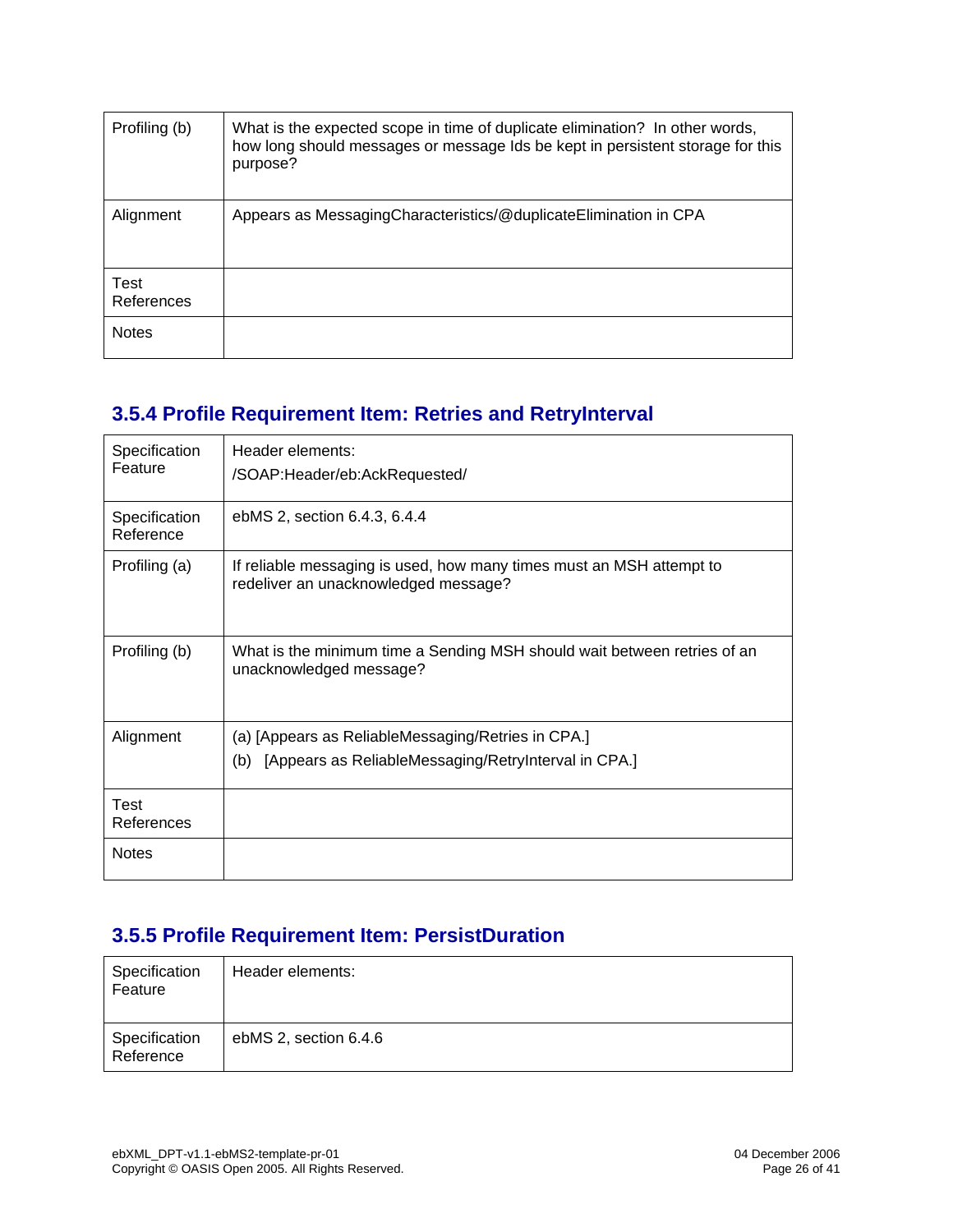| Profiling          | How long must data from a reliably sent message be kept in persistent storage<br>by a receiving MSH, for the purpose of retransmission? |
|--------------------|-----------------------------------------------------------------------------------------------------------------------------------------|
| Alignment          | [Appears as ReliableMessaging/PersistDuration in CPA.]                                                                                  |
| Test<br>References |                                                                                                                                         |
| <b>Notes</b>       |                                                                                                                                         |

### **3.5.6 Profile Requirement Item: Reliability Protocol**

| Specification<br>Feature   | Header elements:                                                                                                                                          |
|----------------------------|-----------------------------------------------------------------------------------------------------------------------------------------------------------|
| Specification<br>Reference | ebMS 2, section 6.5.3, 6.5.7                                                                                                                              |
| Profiling (a)              | Must a response to a received message be included with the acknowledgment<br>of the received message, are they to be separate, or are both forms allowed? |
| Profiling (b)              | If a DeliveryFailure error message cannot be delivered successfully, how must<br>the error message's destination party be informed of the problem?        |
| Alignment                  |                                                                                                                                                           |
| Test<br>References         |                                                                                                                                                           |
| <b>Notes</b>               |                                                                                                                                                           |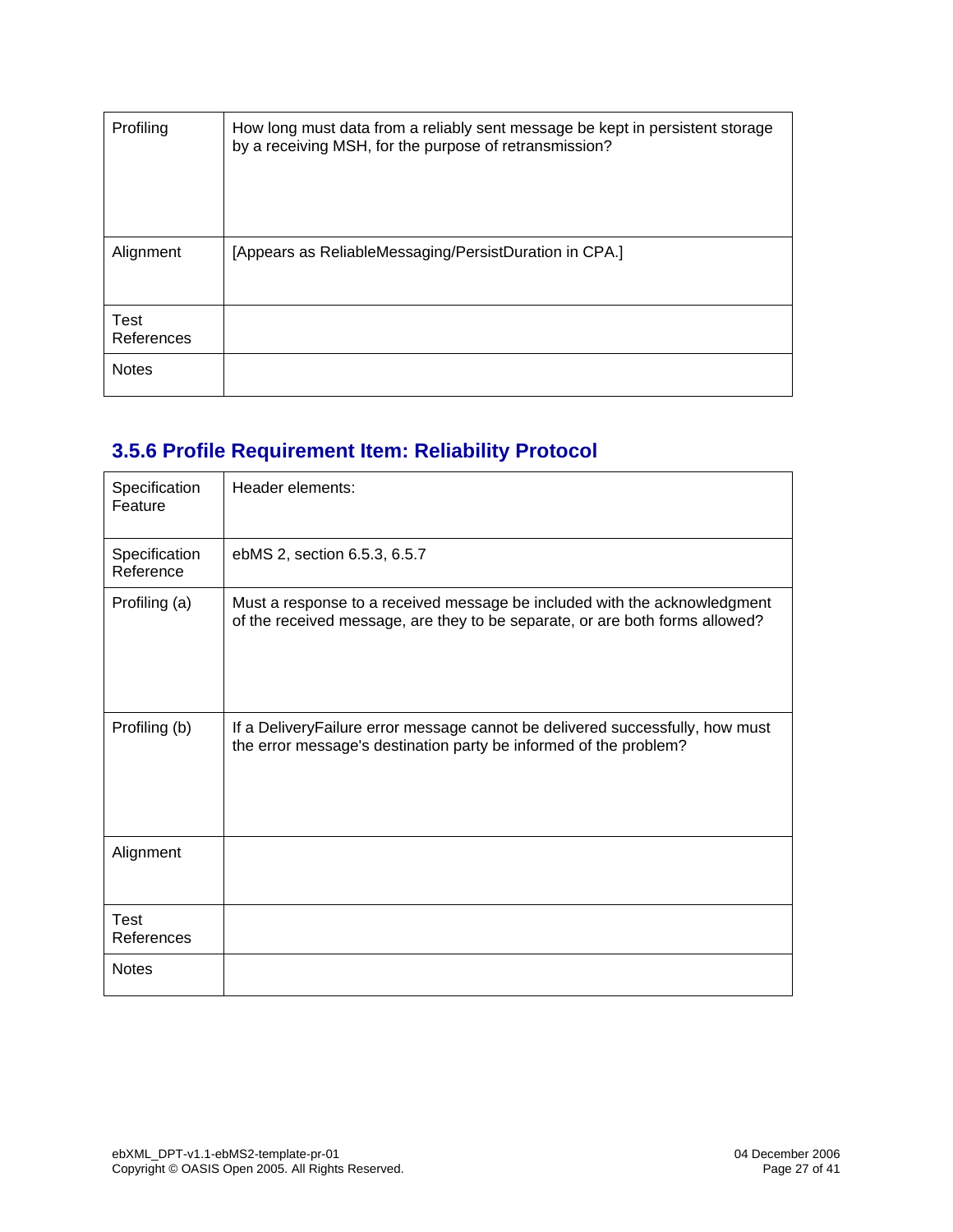#### **3.6 Module : Message Status**

#### **3.6.1 Profile Requirement Item: Status Request message**

| Specification<br>Feature   | Header elements:<br>Eb:MessageHeader/eb:StatusRequest                                                                |
|----------------------------|----------------------------------------------------------------------------------------------------------------------|
| Specification<br>Reference | ebMS 2, section 7.1.1                                                                                                |
| Profiling (a)              | If used, must Message Status Request Messages be digitally signed?                                                   |
| Profiling (b)              | Must unauthorized Message Status Request messages be ignored, rather than<br>responded to, due to security concerns? |
| Alignment                  |                                                                                                                      |
| Test<br>References         |                                                                                                                      |
| <b>Notes</b>               |                                                                                                                      |

#### **3.6.2 Profile Requirement Item: Status Response message**

| Specification<br>Feature   | Header elements:<br>Eb:MessageHeader/eb:StatusResponse              |
|----------------------------|---------------------------------------------------------------------|
| Specification<br>Reference | ebMS 2, section 7.1.2                                               |
| Profiling                  | If used, must Message Status Response Messages be digitally signed? |
| Alignment                  |                                                                     |
| <b>Test</b><br>References  |                                                                     |
| <b>Notes</b>               |                                                                     |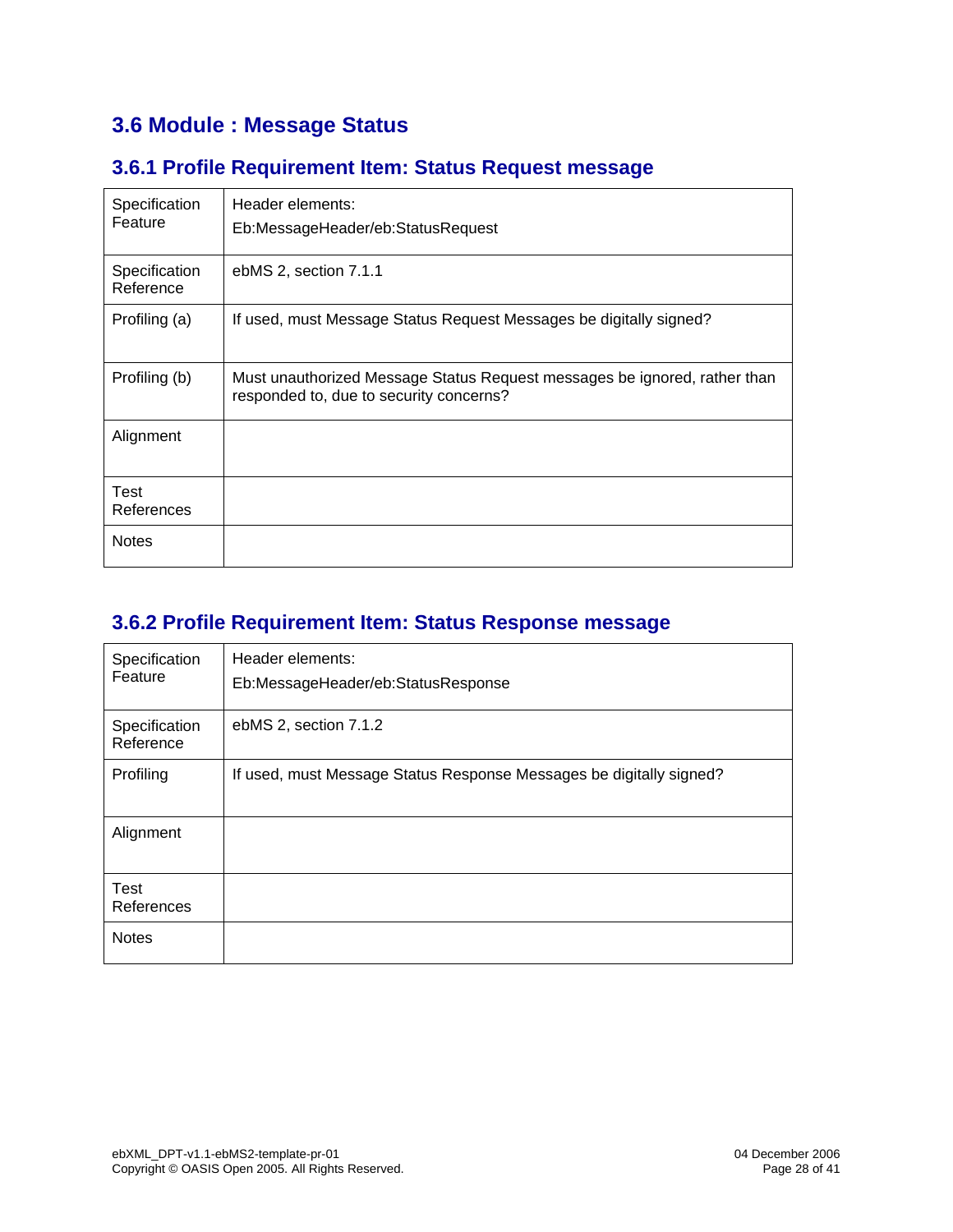### **3.7 Module : Ping Service**

#### **3.7.1 Profile Requirement Item: Ping-Pong Security**

| Specification<br>Feature   | Header elements:                                                                                                                         |
|----------------------------|------------------------------------------------------------------------------------------------------------------------------------------|
|                            | Eb:MessageHeader/eb:Service                                                                                                              |
|                            | Eb:MessageHeader/eb:Action                                                                                                               |
| Specification<br>Reference | ebMS 2, section 8.1, 8.2                                                                                                                 |
| Profiling (a)              | If used, must Ping Messages be digitally signed?                                                                                         |
| Profiling (b)              | If used, must Pong Messages be digitally signed?                                                                                         |
| Profiling (c)              | Under what circumstances must a Pong Message not be sent?                                                                                |
| Profiling (d)              | If not supported or unauthorized, must the MSH receiving a Ping respond with<br>an error message, or ignore it due to security concerns? |
| Alignment                  |                                                                                                                                          |
| <b>Test</b><br>References  |                                                                                                                                          |
| <b>Notes</b>               |                                                                                                                                          |

#### **3.8 Module : Multi-Hop**

#### **3.8.1 Profile Requirement Item: Use of intermediaries**

| Specification<br>Feature   | Header elements:                                                                 |
|----------------------------|----------------------------------------------------------------------------------|
| Specification<br>Reference | ebMS 2, section 10                                                               |
| Profiling (a)              | Are any store-and-forward intermediary MSH nodes present in the message<br>path? |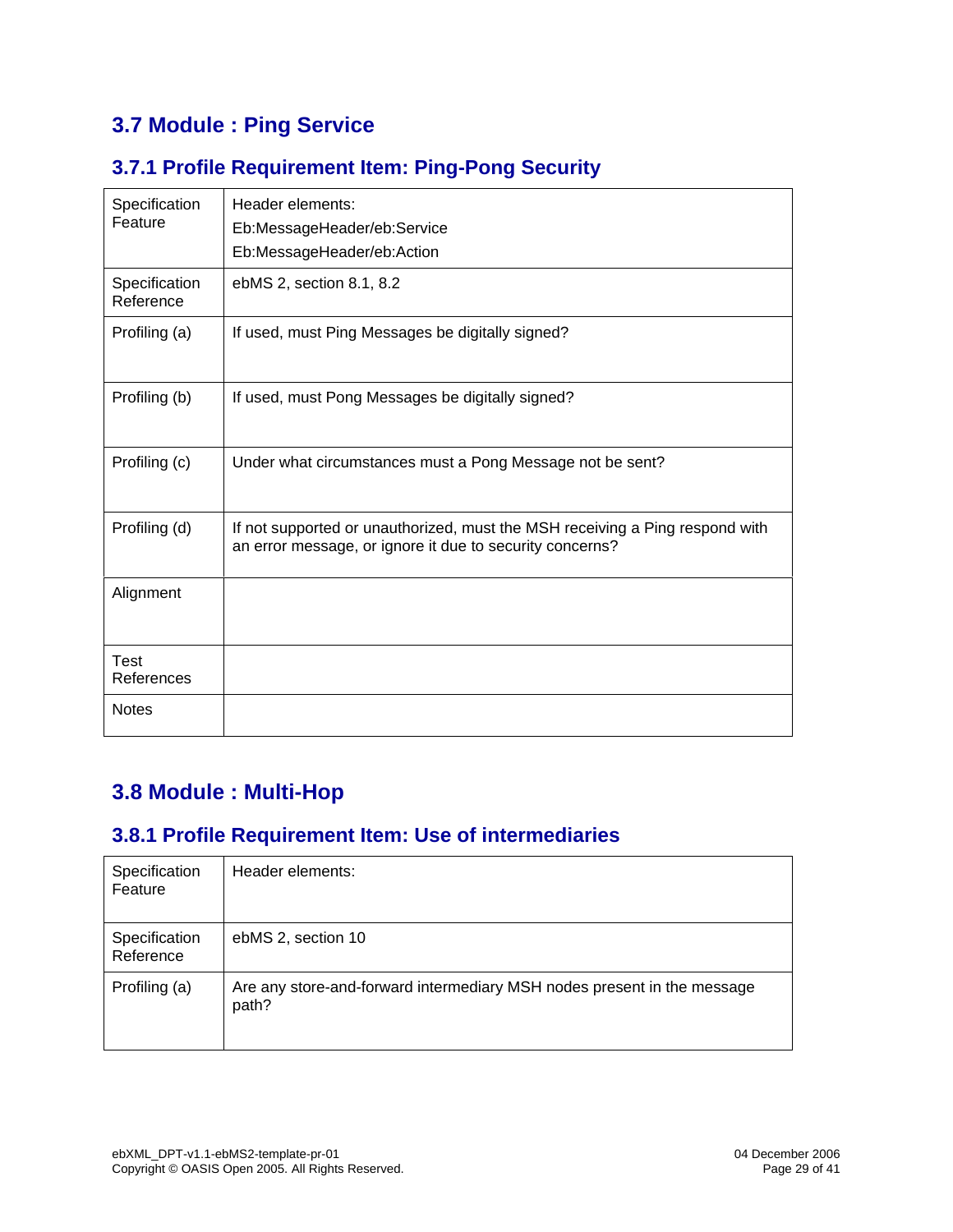| Profiling (b)      | What are the values of Retry and RetryInterval between intermediate MSH<br>nodes? |
|--------------------|-----------------------------------------------------------------------------------|
| Alignment          |                                                                                   |
| Test<br>References |                                                                                   |
| <b>Notes</b>       |                                                                                   |

#### **3.8.2 Profile Requirement Item: Acknowledgements**

| Specification<br>Feature   | Header elements:<br>Eb:MessageHeader/                                                                                                       |
|----------------------------|---------------------------------------------------------------------------------------------------------------------------------------------|
| Specification<br>Reference | ebMS 2, section 10.1.1, 10.1.3                                                                                                              |
| Profiling (a)              | Must each intermediary request acknowledgment from the next MSH?                                                                            |
| Profiling (b)              | Must each intermediary return an Intermediate Acknowledgment Message<br>synchronously?                                                      |
| Profiling (c)              | If both intermediary (multi-hop) and endpoint acknowledgments are requested<br>of the To Party, must they both be sent in the same message? |
| Alignment                  |                                                                                                                                             |
| <b>Test</b><br>References  |                                                                                                                                             |
| <b>Notes</b>               |                                                                                                                                             |

#### **3.9 SOAP Extensions**

#### **3.9.1 Profile Requirement Item: #wildCard, Id**

| Specification<br>Feature | Header elements:                    |
|--------------------------|-------------------------------------|
| Specification            | ebMS 2, section 2.3.6, 2.3.7, 2.3.8 |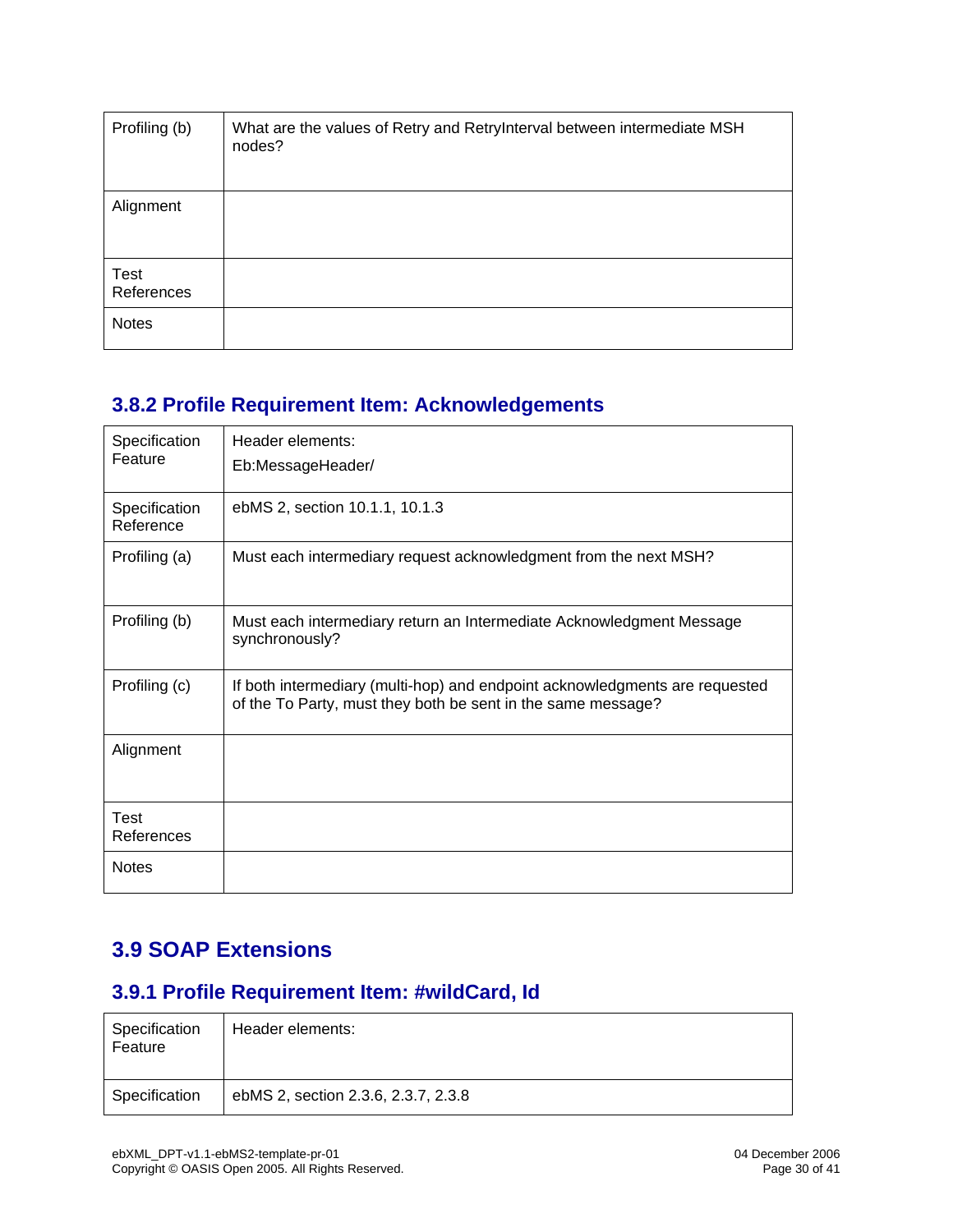| Reference          |                                                                                                                                                                            |
|--------------------|----------------------------------------------------------------------------------------------------------------------------------------------------------------------------|
| Profiling          | <b>(Section 2.3.6)</b> #wildcard Element Content: Are additional namespace-qualified<br>extension elements required? If so, specify.                                       |
|                    | (Section 2.3.7) Is a unique "id" attribute required for each (or any) ebXML<br>SOAP extension elements, for the purpose of referencing it alone in a digital<br>signature? |
|                    | (Section 2.3.8) Is a version other than "2.0" allowed or required for any<br>extension elements?                                                                           |
| Alignment          |                                                                                                                                                                            |
| Test<br>References |                                                                                                                                                                            |
| <b>Notes</b>       |                                                                                                                                                                            |

#### **3.10 MIME Header Container**

#### **3.10.1 Profile Requirement Item: charset**

| Specification<br>Feature   | <b>MIME Header elements:</b><br>Content-Type                                                                                                                       |
|----------------------------|--------------------------------------------------------------------------------------------------------------------------------------------------------------------|
| Specification<br>Reference | ebMS 2, section 2.1.3.2                                                                                                                                            |
| Profiling                  | Is the "charset" parameter of Content-Type header necessary?<br>If so, what is the (sub)set of allowed values?<br>Example: Content-Type: text/xml; charset="UTF-8" |
| Alignment                  |                                                                                                                                                                    |
| Test<br>References         |                                                                                                                                                                    |
| <b>Notes</b>               |                                                                                                                                                                    |
|                            |                                                                                                                                                                    |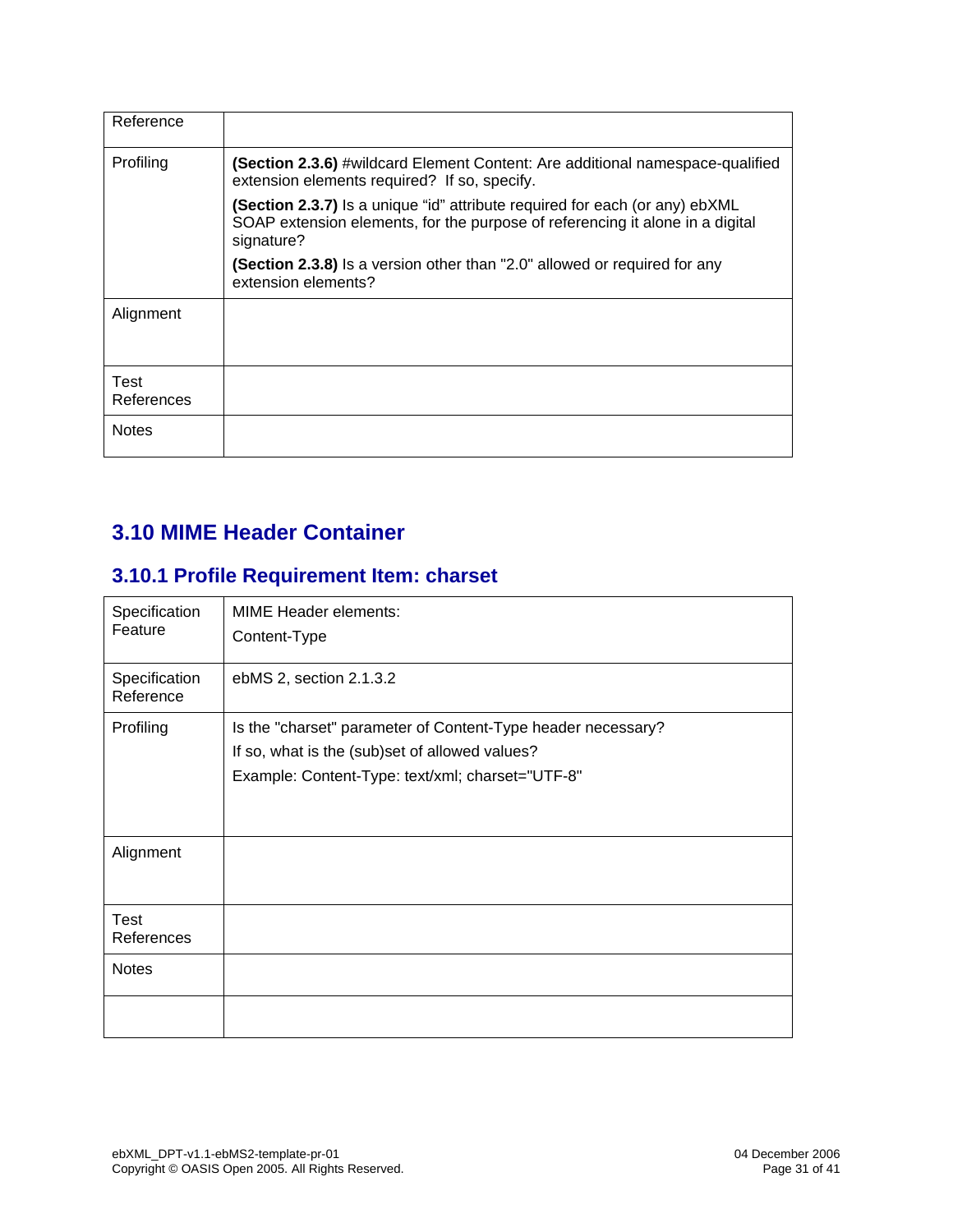### **3.11 HTTP Binding**

#### **3.11.1 Profile Requirement Item: HTTP Headers**

| Specification<br>Feature   | Header elements, MIME parts                                                                       |
|----------------------------|---------------------------------------------------------------------------------------------------|
| Specification<br>Reference | ebMS 2, Appendix B.2.2.                                                                           |
| Profiling (a)              | Is a (non-identity) content-transfer-encoding required for any of the MIME<br>multipart entities? |
| Profiling (b)              | If other than "ebXML" what must the SOAPAction HTTP header field contain?                         |
| Profiling (c)              | What additional MIME-like headers must be included among the HTTP<br>headers?                     |
| Alignment                  |                                                                                                   |
| Test<br>References         |                                                                                                   |
| <b>Notes</b>               |                                                                                                   |

#### **3.11.2 Profile Requirement Item: HTTP Response Codes**

| Specification<br>Feature   | Header elements, MIME parts                                                                |
|----------------------------|--------------------------------------------------------------------------------------------|
| Specification<br>Reference | ebMS 2, Appendix B.2.3.                                                                    |
| Profiling                  | What client behaviors should result when 3xx, 4xx or 5xx HTTP error codes are<br>received? |
| Alignment                  |                                                                                            |
| <b>Test</b><br>References  |                                                                                            |
| <b>Notes</b>               |                                                                                            |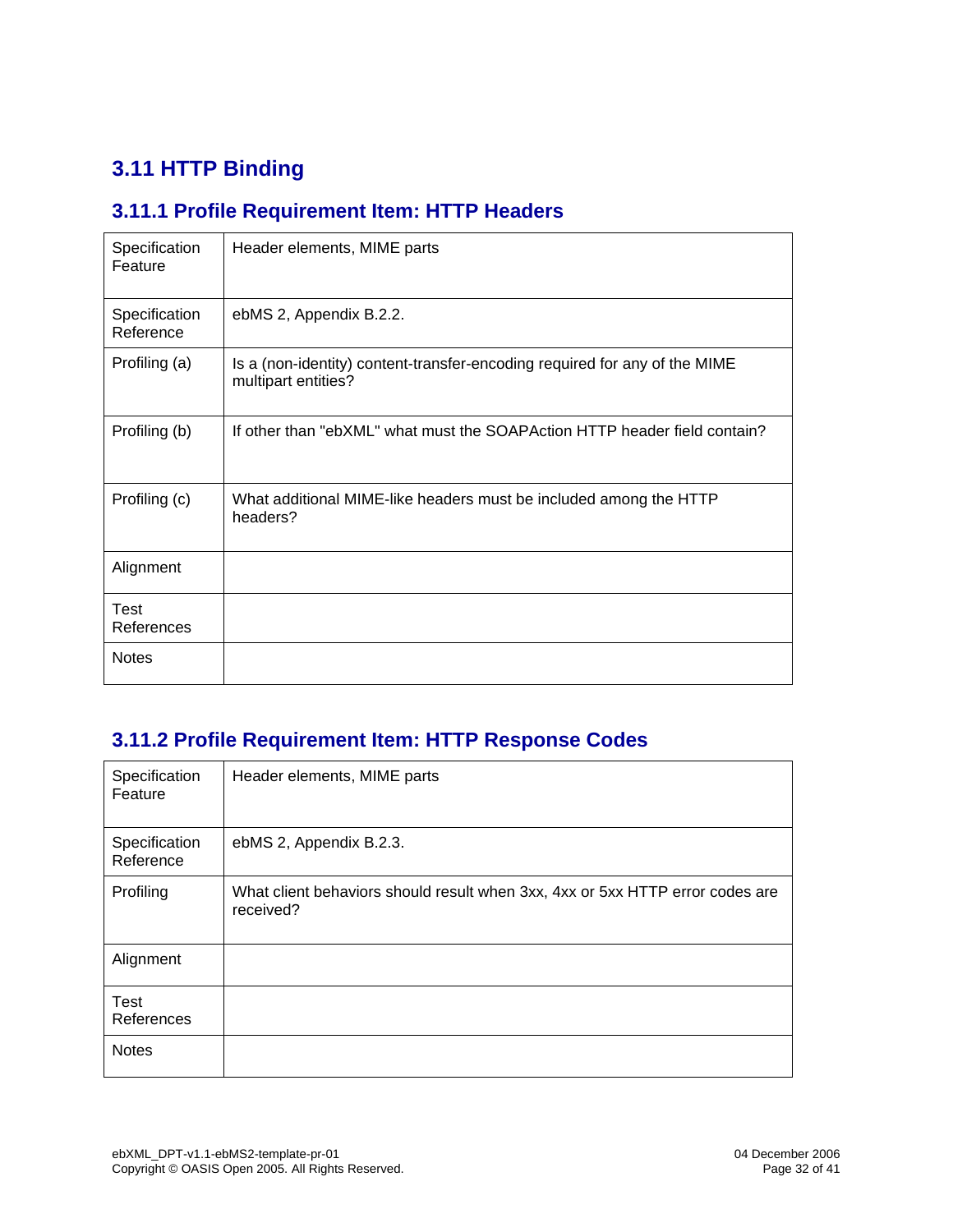#### **3.11.3 Profile Requirement Item: HTTP Access Control**

| Specification<br>Feature   | Header elements, MIME parts                                                                                                                                                                                                |
|----------------------------|----------------------------------------------------------------------------------------------------------------------------------------------------------------------------------------------------------------------------|
| Specification<br>Reference | ebMS 2, Appendix B.2.6.                                                                                                                                                                                                    |
| Profiling                  | Which HTTP access control mechanism(s) are required or allowed? [Basic,<br>Digest, or client certificate (the latter only if transport-layer security is used), for<br>example. Refer to item 4.1.4.8 in Security section. |
| Alignment                  | Appears as AccessAuthentication elements in CPA.]                                                                                                                                                                          |
| Test<br>References         |                                                                                                                                                                                                                            |
| <b>Notes</b>               |                                                                                                                                                                                                                            |

#### **3.11.4 Profile Requirement Item: HTTP Confidentiality and Security**

| Specification<br>Feature   | Header elements, MIME parts                                                                          |
|----------------------------|------------------------------------------------------------------------------------------------------|
| Specification<br>Reference | ebMS 2, Appendix B.2.7.                                                                              |
| Profiling (a)              | Is HTTP transport-layer encryption required?                                                         |
|                            | What protocol version(s)? [SSLv3, TLSv1, for example. Refer to item 4.1.4.6 in<br>Security section.] |
| Profiling (b)              | What encryption algorithm(s) and minimum key lengths are required?                                   |
| Profiling (c)              | What Certificate Authorities are acceptable for server certificate authentication?                   |
| Profiling (d)              | Are direct-trust (self-signed) server certificates allowed?                                          |
| Profiling (e)              | Is client-side certificate-based authentication allowed or required?                                 |
| Profiling (f)              | What client Certificate Authorities are acceptable?                                                  |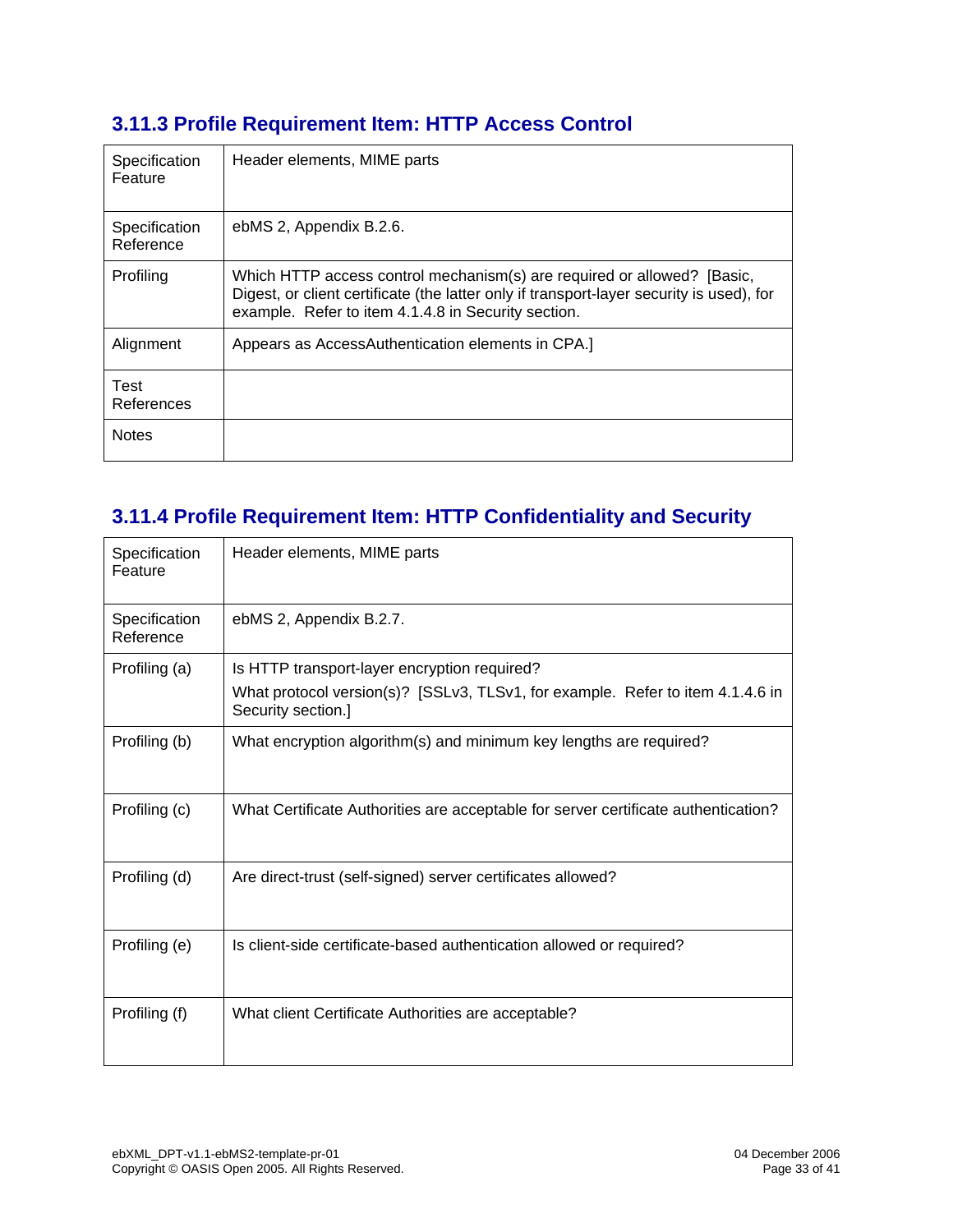| Profiling (g)             | What certificate verification policies and procedures must be followed? |
|---------------------------|-------------------------------------------------------------------------|
|                           |                                                                         |
| Alignment                 |                                                                         |
| <b>Test</b><br>References |                                                                         |
| <b>Notes</b>              |                                                                         |

#### **3.12 SMTP Binding**

#### **3.12.1 Profile Requirement Item: MIME Headers**

| Specification<br>Feature   | Header elements, MIME parts                                                                                                                                   |
|----------------------------|---------------------------------------------------------------------------------------------------------------------------------------------------------------|
| Specification<br>Reference | ebMS 2, Appendix B.3.2.                                                                                                                                       |
| Profiling (a)              | Is any specific content-transfer-encoding required, for MIME body parts that<br>must conform to a 7-bit data path? [Base64 or quoted-printable, for example.] |
| Profiling (b)              | If other than "ebXML" what must the SOAPAction SMTP header field contain?                                                                                     |
| Profiling (c)              | What additional MIME headers must be included among the SMTP headers?                                                                                         |
| Alignment                  |                                                                                                                                                               |
| <b>Test</b><br>References  |                                                                                                                                                               |
| <b>Notes</b>               |                                                                                                                                                               |

#### **3.12.2 Profile Requirement Item: SMTP Confidentiality and Security**

| Specification<br>Feature   | Header elements, MIME parts   |
|----------------------------|-------------------------------|
| Specification<br>Reference | ebMS 2, Appendix B.3.4, B.3.5 |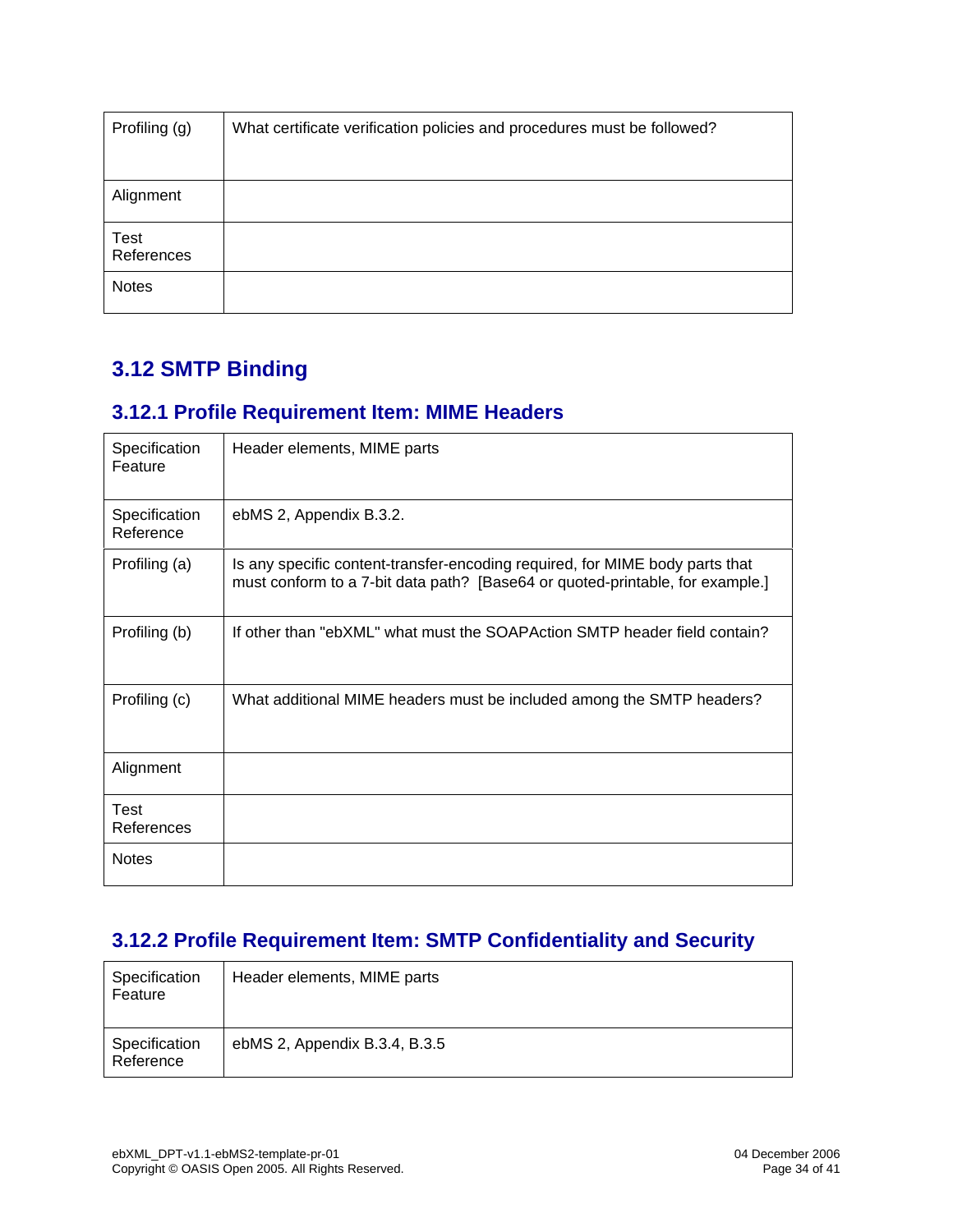| Profiling (a)      | What SMTP access control mechanisms are required? [Refer to item 4.1.4.8 in<br>Security section.]                                     |
|--------------------|---------------------------------------------------------------------------------------------------------------------------------------|
| Profiling (b)      | Is transport-layer security required for SMTP, and what are the specifics of its<br>use? [Refer to item 4.1.4.6 in Security section.] |
| Alignment          |                                                                                                                                       |
| Test<br>References |                                                                                                                                       |
| <b>Notes</b>       |                                                                                                                                       |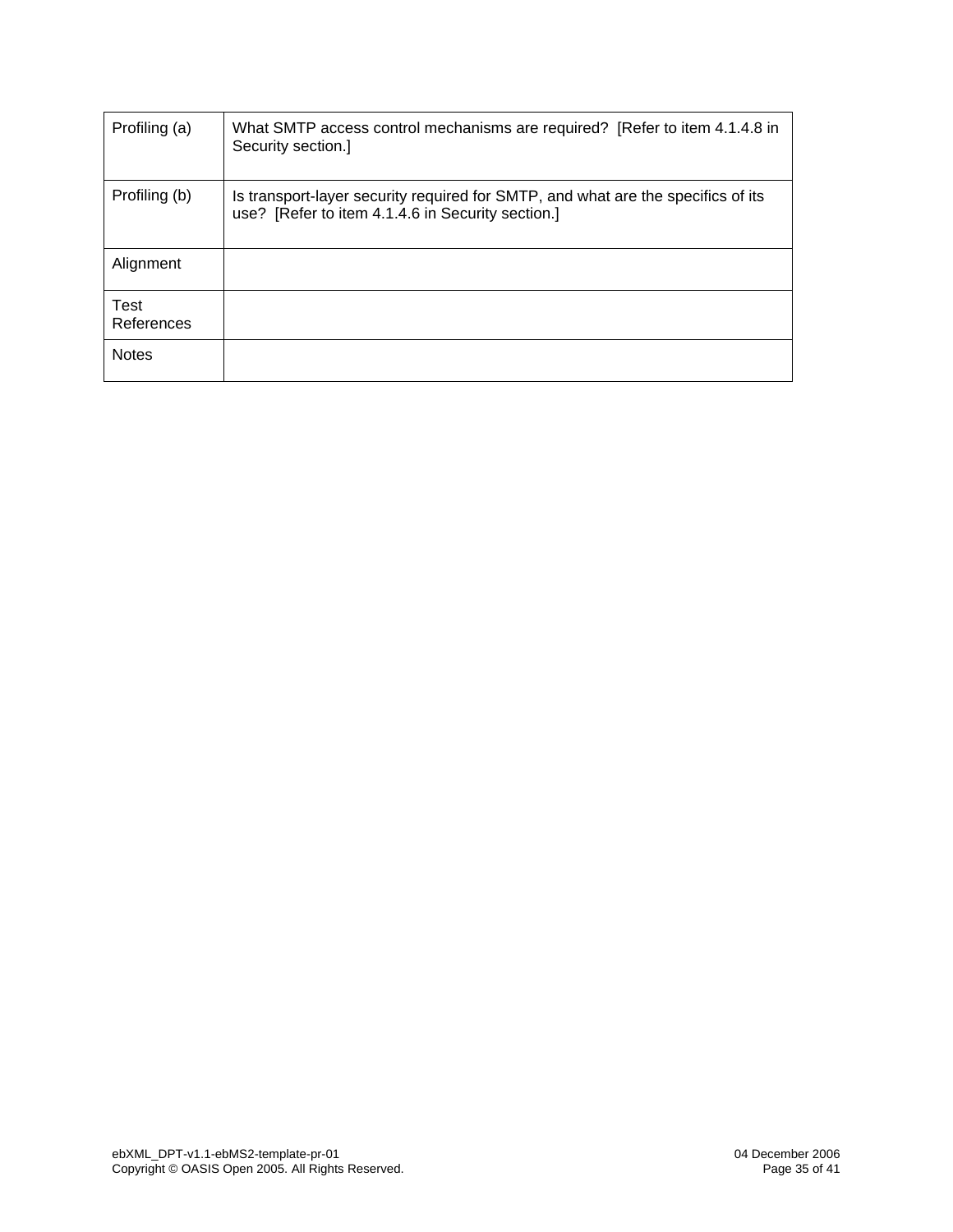# **4 Operational Profile**

This section defines the operational aspect of the profile: type of deployment that the above profile is supposed to be operated with, expected or required conditions of operations, usage context, etc.

#### **4.1 Deployment and Processing requirements for CPAs**

| <b>CPA Access</b>                                                                                                | Profile requirements |
|------------------------------------------------------------------------------------------------------------------|----------------------|
| Is a specific registry for storing CPAs<br>required? If so, provide details.                                     |                      |
| Is there a set of predefined CPA<br>templates that can be used to create<br>given Parties' CPAs?                 |                      |
| Is there a particular format for file names<br>of CPAs, in case that file name is<br>different from CPAId value? |                      |
| <b>Others</b>                                                                                                    |                      |

#### **4.2 Security Profile**

| <b>Security Profile</b>                                                                                                                                                                                                                                                  | Profile requirements                                                                                                                                                                                                                                                                     |
|--------------------------------------------------------------------------------------------------------------------------------------------------------------------------------------------------------------------------------------------------------------------------|------------------------------------------------------------------------------------------------------------------------------------------------------------------------------------------------------------------------------------------------------------------------------------------|
| Which security profile(s) are used, and<br>under what circumstances (for which<br>Business Processes)? [Refer to<br>Appendix C of Message Service<br>Specification. May be partially captured<br>by BPSS isConfidential, isTamperproof,<br>isAuthenticated definitions.] | Example - within EAN.UCC, it is recommended to<br>adopt persistent security at the application level,<br>including:<br>Persistent digital signature<br>Persistent signed receipt<br>Persistent confidentiality<br>Persistent authorization<br>[This corresponds to Security Profile 21.] |
| (section 4.1.5) Are any recommendations<br>given, with respect to protection or<br>proper handling of MIME headers within<br>an ebXML Message?                                                                                                                           |                                                                                                                                                                                                                                                                                          |
| Are any specific third-party security<br>packages approved or required?                                                                                                                                                                                                  |                                                                                                                                                                                                                                                                                          |
| What security and management policies<br>and practices are recommended?                                                                                                                                                                                                  |                                                                                                                                                                                                                                                                                          |
| Any particular procedure for doing HTTP<br>authentication, e.g. if exchanging name                                                                                                                                                                                       |                                                                                                                                                                                                                                                                                          |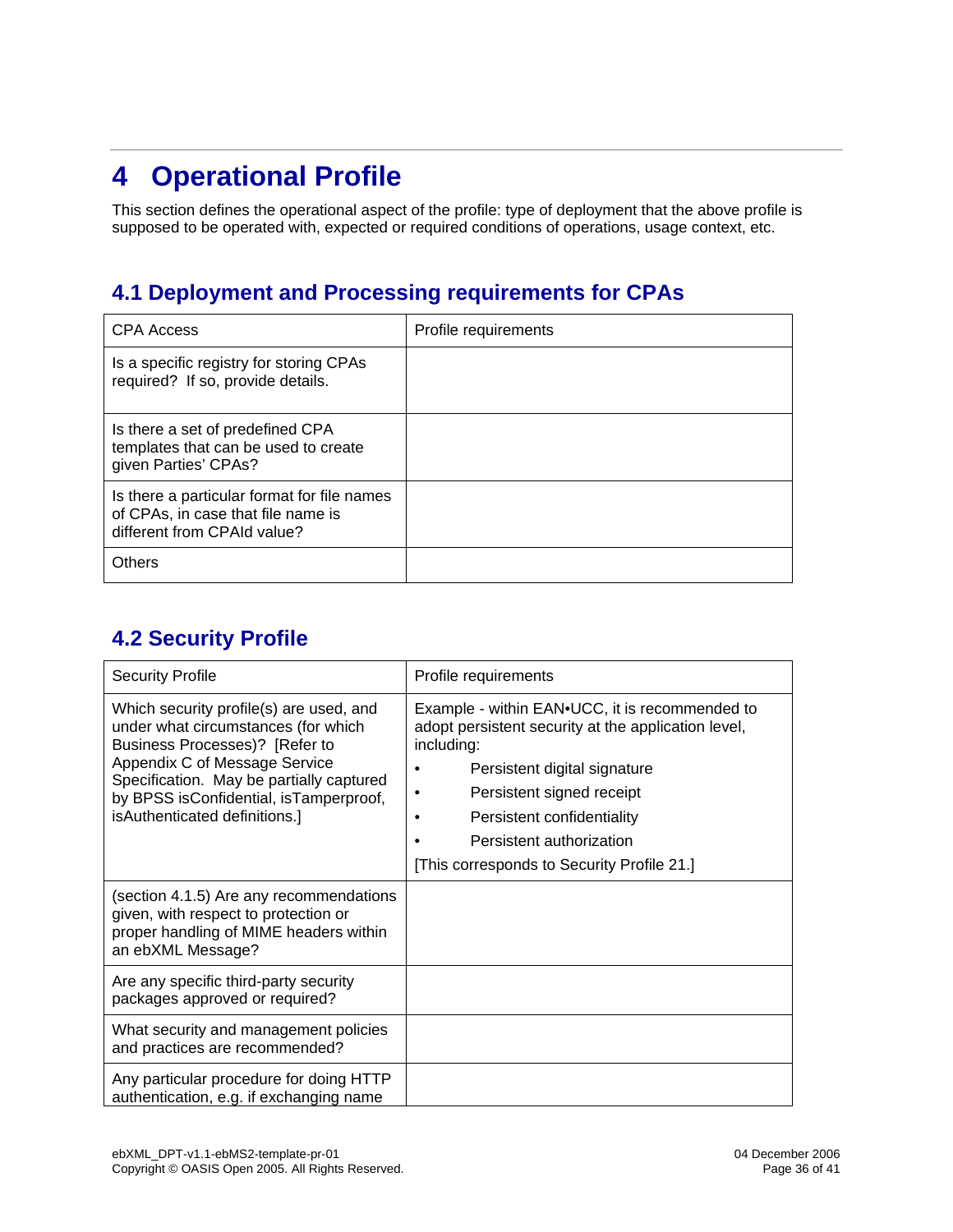| and password, how? |  |
|--------------------|--|
| Others             |  |

#### **4.3 Reliability Profile**

| <b>Reliability Profile</b>                                                                                                                                                                   | Profile requirements |
|----------------------------------------------------------------------------------------------------------------------------------------------------------------------------------------------|----------------------|
| If reliable messaging is required, by<br>which method(s) may it be implemented?<br>[The ebXML Reliable Messaging<br>protocol, or an alternative reliable<br>messaging or transfer protocol.] |                      |
| Which Reliable Messaging feature<br>combinations are required? [Refer to<br>Section 6.6 of Message Service<br>Specification.]                                                                |                      |
| <b>Others</b>                                                                                                                                                                                |                      |

#### **4.4 Error Handling Profile**

| <b>Error Reporting</b>                                                                                                                                                                                                                                                                      | Profile requirements |
|---------------------------------------------------------------------------------------------------------------------------------------------------------------------------------------------------------------------------------------------------------------------------------------------|----------------------|
| (Section 4.2.4.2) Should errors be<br>reported to a URI that is different from<br>that identified within the From element?<br>What are the requirements for the error<br>reporting URI and the policy for defining<br>it?                                                                   |                      |
| What is the policy for error reporting? In<br>case an error message cannot be<br>delivered, what other means are used to<br>notify the party, if any?                                                                                                                                       |                      |
| (Appendix B.4) What communication<br>protocol-level error recovery is required,<br>before deferring to Reliable Messaging<br>recovery? [For example, how many<br>retries should occur in the case of<br>failures in DNS, TCP connection, server<br>errors, timeouts; and at what interval?] |                      |
| <b>Others</b>                                                                                                                                                                                                                                                                               |                      |

#### **4.5 Message Payload and Flow Profile**

Message Quantitative Aspects | Profile requirements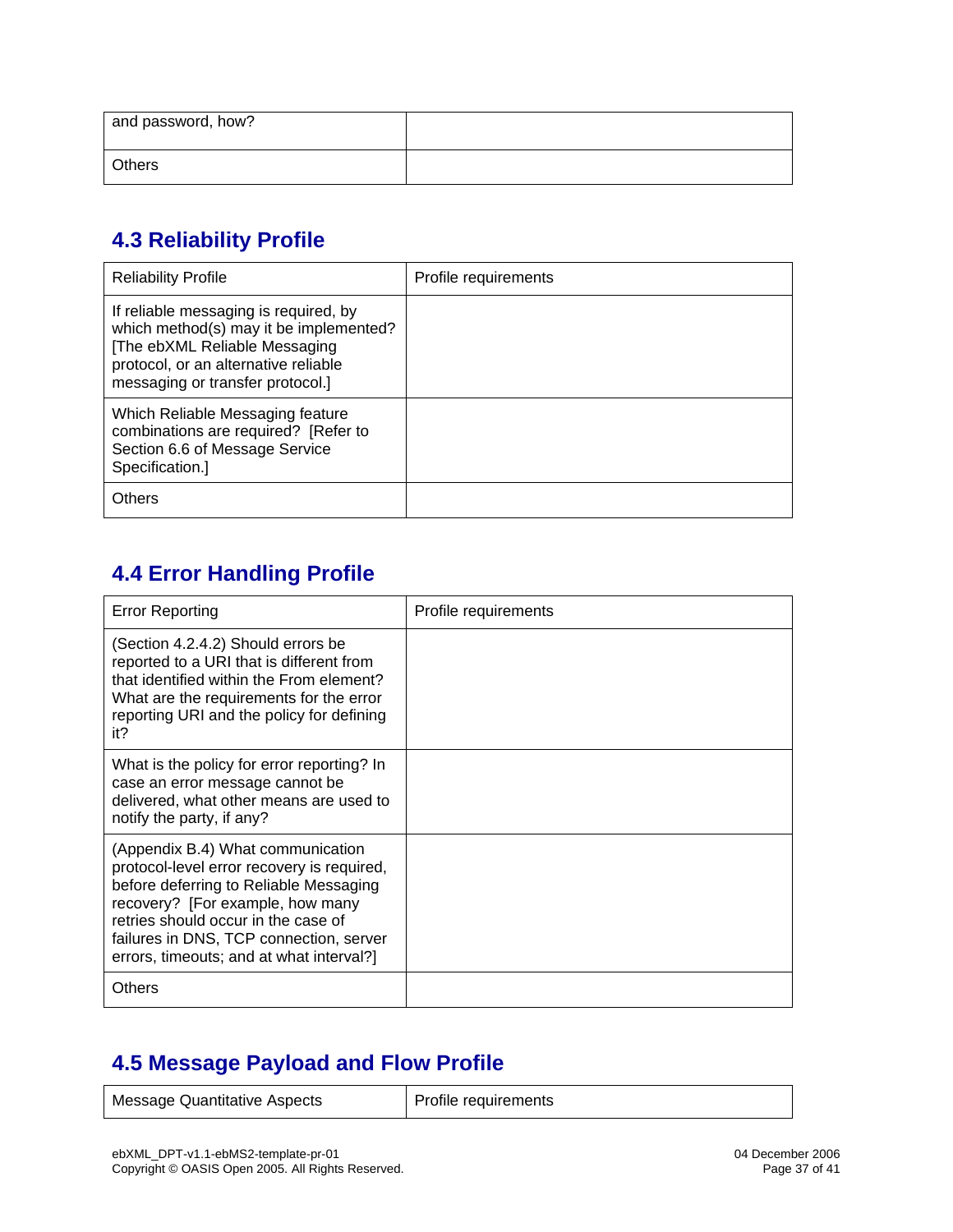| What are typical and maximum message<br>payload sizes that must be handled?<br>(maximum, average)                                                                                                                                |  |
|----------------------------------------------------------------------------------------------------------------------------------------------------------------------------------------------------------------------------------|--|
| What are typical communication<br>bandwidth and processing capabilities of<br>an MSH for these Services?                                                                                                                         |  |
| Expected Volume of Message flow<br>(throughput): maximum (peak), average?                                                                                                                                                        |  |
| (Section 2.1.4) How many Payload<br>Containers must be present?                                                                                                                                                                  |  |
| What is the structure and content of each<br>container? [List MIME Content-Types<br>and other process-specific requirements.]<br>Are there restrictions on the MIME types<br>allowed for attachments?                            |  |
| How is each container distinguished from<br>the others? [By a fixed ordering of<br>containers, a fixed Manifest ordering, or<br>specific Content-ID values.]. Any<br>expected relative order of attachments of<br>various types? |  |
| Others                                                                                                                                                                                                                           |  |

#### **4.6 Additional Messaging Features beyond ebMS Specification**

| <b>Additional Features</b>                                                                                                                         | Profile requirements |
|----------------------------------------------------------------------------------------------------------------------------------------------------|----------------------|
| Are there additional features out of<br>specification scope, that are part of this<br>messaging profile, as an extension to the<br>ebMS profiling? |                      |
|                                                                                                                                                    |                      |

#### **4.7 Additional Deployment or Operational Requirements**

| <b>Operational or Deployment Conditions</b>                                                         | Profile requirements               |
|-----------------------------------------------------------------------------------------------------|------------------------------------|
| Operational or deployment aspects that<br>are object to further requirements or<br>recommendations. | Recommended or required practices. |
|                                                                                                     |                                    |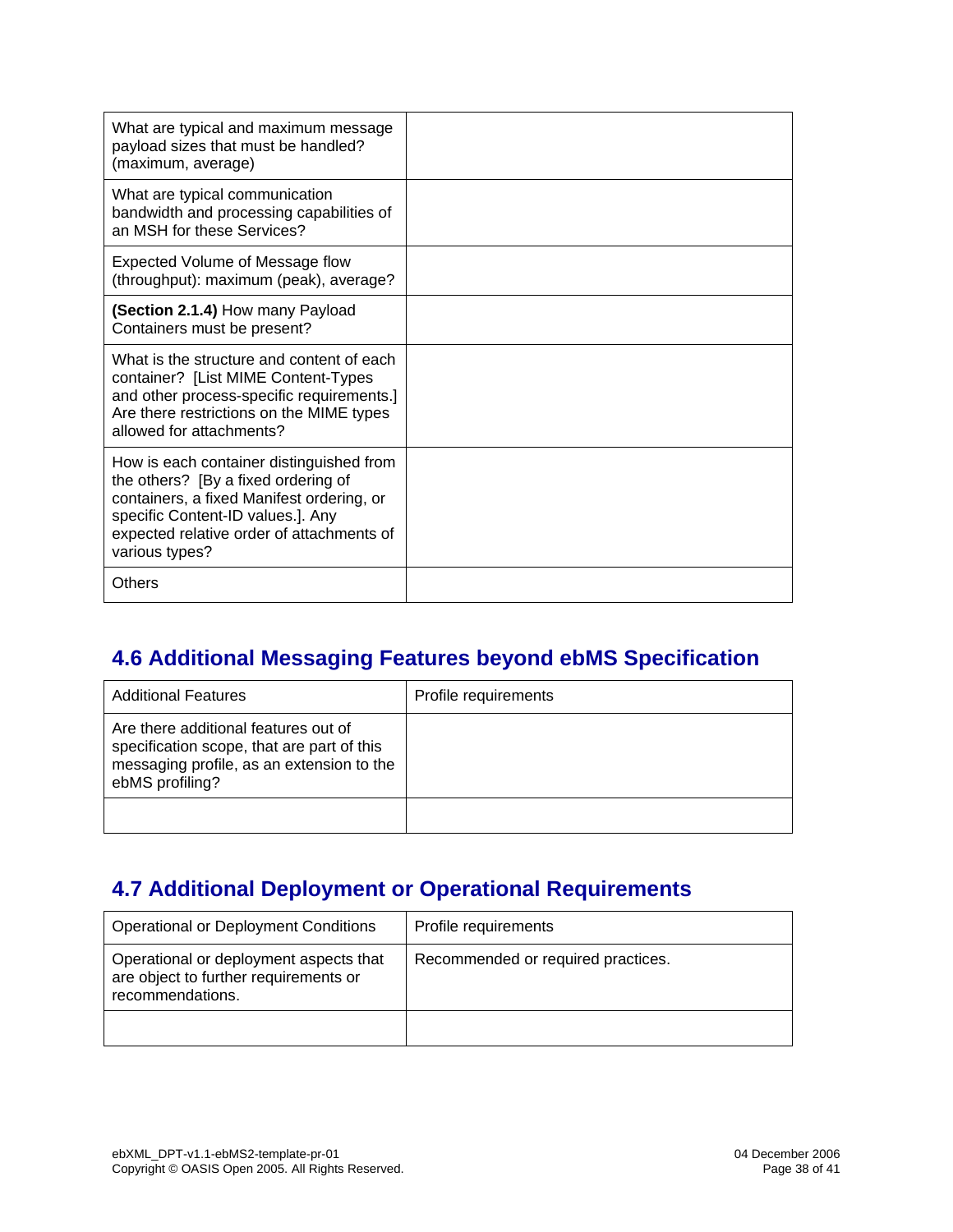# **5 References**

#### **5.1 Normative**

| [ebMS]    | OASIS, ebXML Message Service Specification Version 2.0, http://www.oasis-<br>open.org/committees/ebxml-msg/documents/ebMS_v2_0.pdf, April 1, 2002. |
|-----------|----------------------------------------------------------------------------------------------------------------------------------------------------|
| [RFC2119] | S. Bradner, Key words for use in RFCs to Indicate Requirement Levels,<br>http://www.ietf.org/rfc/rfc2119.txt, IETF RFC 2119, March 1997.           |

#### **5.2 Non-Normative**

| [ebCPPA] | OASIS, ebXML Collaboration-Protocol Profile and Agreement Specification<br>Version 2.0, http://www.oasis-open.org/committees/download.php/204/ebcpp-<br>2.0.pdf, September 23, 2002. |  |  |
|----------|--------------------------------------------------------------------------------------------------------------------------------------------------------------------------------------|--|--|
| [ebDPT]  | OASIS, Metadata for Deployment Profile Templates, http://www.oasis-<br>open.org/committees/download.php/19253/ebxml-iic-<br>Deployment_Profile_Template-CD.doc.                      |  |  |
| [ebBP]   | ebXML, ebXML Business Process Specification Schema Version 1.0.1,<br>http://www.ebxml.org/specs/ebBPSS.pdf, May 11, 2001.                                                            |  |  |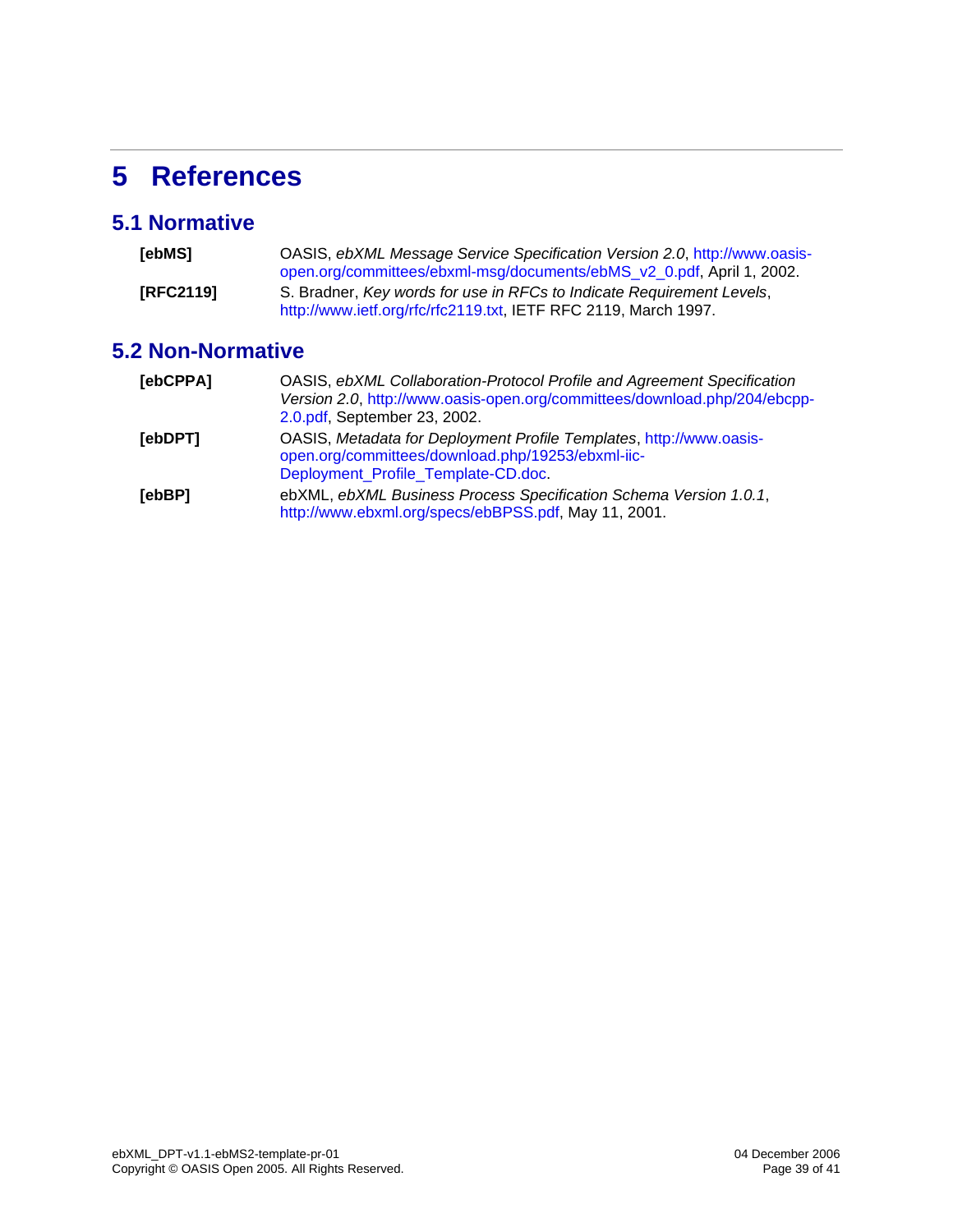# **Appendix A. Acknowledgments**

In addition to editors or direct contributors, the following individuals were members of the committee during the development of this specification or of a previous version of it:

Mike Dillon, Drummond Group Inc. < mike@drummondgroup.com> Jeffery Eck, Global Exchange Services <Jeffery.Eck@gxs.ge.com> Aaron Gomez, Drummond Group Inc. <aaron@drummondgroup.com> Michael Kass, NIST <michael.kass@nist.gov> Matthew MacKenzie, Individual <matt@mac-kenzie.net> Tim Sakach, Drake Certivo <http://www.oasis-open.org/apps/org/workgroup/ebxmliic/members/wg\_person.php?workgroup\_person\_id=5041tsakach@certivo.net> Jeff Turpin, Cyclone Commerce <jturpin@cyclonecommerce.com> Eric van Lydegraf Kinzan <ericv@kinzan.com> Steven Yung, Sun Microsystems <steven.yung@sun.com>